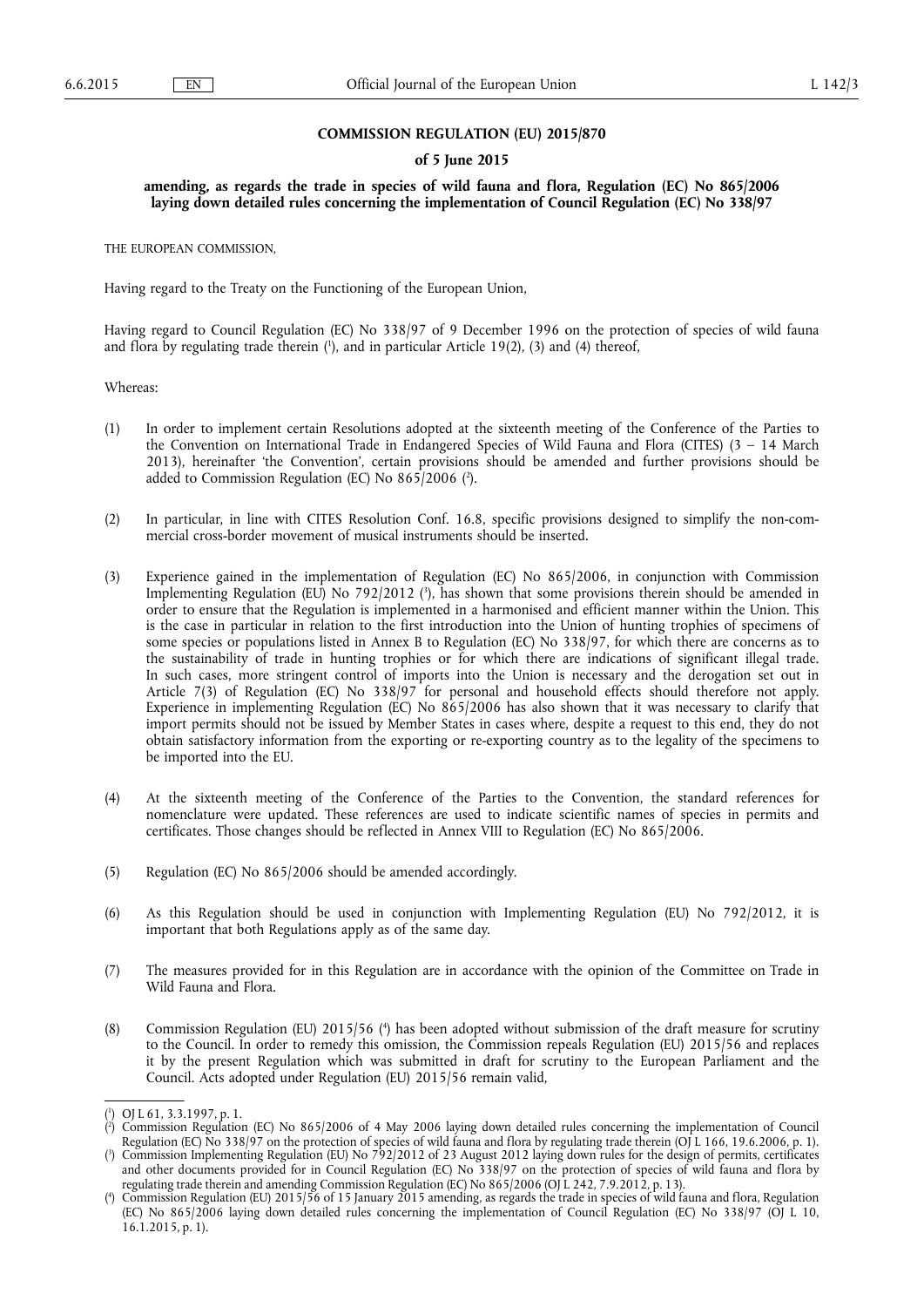HAS ADOPTED THIS REGULATION:

*Article 1* 

Regulation (EC) No 865/2006 is amended as follows:

- (1) Article 1 is amended as follows:
	- (a) point (1) is replaced by the following:
		- '(1) "date of acquisition" means the date on which a specimen was taken from the wild, born in captivity or artificially propagated, or, if such date is unknown, the earliest provable date on which it was possessed by any person;';
	- (b) point (6) is replaced by the following:
		- '(6) "travelling exhibition" means a sample collection, circus, menagerie, plant exhibition, orchestra or museums exhibition that is used for commercial display for the public;'.
- (2) In Article 4(1), the second subparagraph is replaced by the following:

'However, applications for import and export permits, for re-export certificates, for the certificates provided for in Articles 5(2)(b), 5(3), 5(4), 8(3) and 9(2)(b) of Regulation (EC) No 338/97, for personal ownership certificates, for sample collection certificates, for musical instrument certificates and for travelling exhibition certificates as well as import notifications, continuation sheets and labels may be completed in manuscript, provided this is done legibly, in ink and in block capitals.'.

(3) In Article 7, the following paragraph 6 is added:

Export permits and re-export certificates issued by third countries shall be accepted only if the competent authority from the third country concerned provides, where requested to do so, satisfactory information that the specimens were obtained in accordance with the legislation on the protection of the species concerned.'.

(4) Article 9 is replaced by the following:

*'Article 9* 

## **Shipments of specimens**

Without prejudice to Articles 31, 38, 44b, 44i and 44p, a separate import permit, import notification, export permit or re-export certificate shall be issued for each shipment of specimens shipped together as part of one load.'.

- (5) Article 10 is amended as follows:
	- (a) the title is replaced by the following:

*'Article 10* 

**Validity of import and export permits, re-export certificates, travelling exhibition certificates, personal ownership certificates, sample collection certificates and musical instrument certificates'**;

(b) paragraph 3 is replaced by the following:

The period of validity of the travelling exhibition certificates, personal ownership certificates and musical instrument certificates issued in accordance with Articles 30, 37 and 44h respectively shall not exceed three years.';

(c) paragraphs 5 and 6 are replaced by the following:

'5. Travelling exhibition certificates, personal ownership certificates or musical instrument certificates shall cease to be valid if the specimen is sold, lost, destroyed or stolen, or if ownership of the specimen is otherwise transferred, or, in the case of a live specimen, if it has died, escaped or been released to the wild.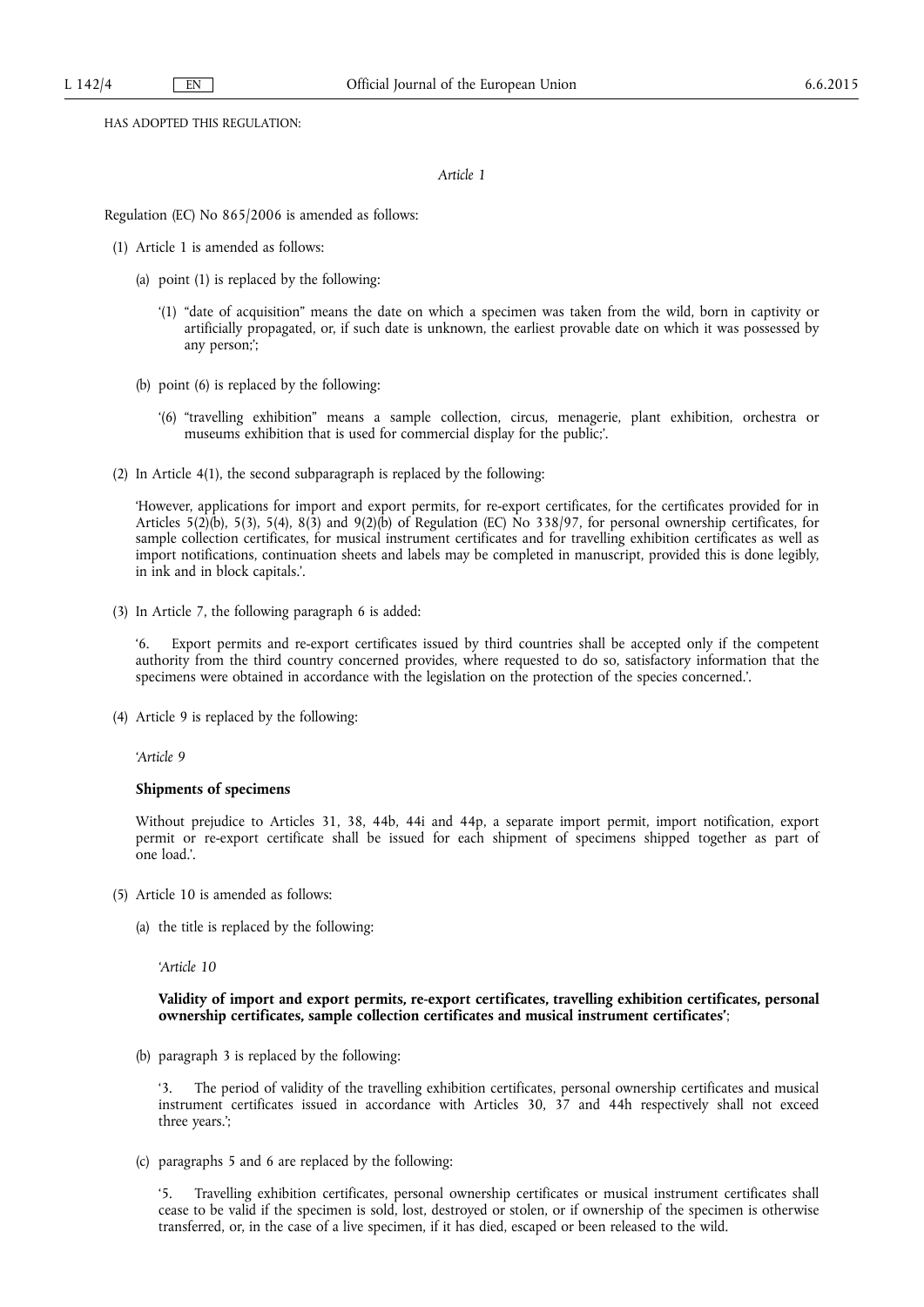6. The holder shall, without undue delay, return to the issuing management authority the original and all copies of any import permit, export permit, re-export certificate, travelling exhibition certificate, personal ownership certificate, sample collection certificate or musical instrument certificate, which has expired or which is unused or no longer valid.'.

- (6) Article 11 is amended as follows:
	- (a) in paragraph 1, point (c) is replaced by the following:
		- '(c) where specimens referred to therein have been lost, destroyed or stolen;';
	- (b) in paragraph 2, point (c) is replaced by the following:
		- '(c) where specimens referred to therein have been lost, destroyed or stolen;'.
- (7) In Article 14, the second paragraph is replaced by the following:

'However, certificates of origin for specimens of species listed in Annex C to Regulation (EC) No 338/97 may be used for the introduction of specimens into the Union until 12 months from their date of issue and travelling exhibition certificates, personal ownership certificates and musical instrument certificates may be used for the introduction of specimens into the Union and for the purpose of applying for respective certificates in accordance with Articles 30, 37 and 44h of this Regulation until three years from their date of issue.'.

(8) The following Chapter VIIIb is inserted after Article 44g:

#### 'CHAPTER VIIIb

# **MUSICAL INSTRUMENT CERTIFICATE**

*Article 44h* 

# **Issue**

1. Member States may issue a musical instrument certificate for non-commercial cross-border movement of musical instruments for purposes including, but not limited to, personal use, performance, production (recordings), broadcast, teaching, display or competition, where such instruments meet all of the following requirements:

- (a) they are derived from species listed in Annexes A, B or C of Regulation (EC) No 338/97, other than specimens of species listed in Annex A of Regulation (EC) No 338/97 acquired after the species was included in Appendices to the Convention;
- (b) the specimen used in the manufacture of the musical instrument has been legally acquired;
- (c) the musical instrument is appropriately identified.
- 2. A continuation sheet shall be attached to the certificate for use in accordance with Article 44m.

*Article 44i* 

**Use** 

The certificate may be used in either of the following ways:

- (a) as an import permit in accordance with Article 4 of Regulation (EC) No 338/97;
- (b) as an export permit or re-export certificate in accordance with Article 5 of Regulation (EC) No 338/97.

*Article 44j* 

# **Issuing authority**

1. The management authority of the State of usual residence of the applicant shall be the issuing authority for a musical instrument certificate.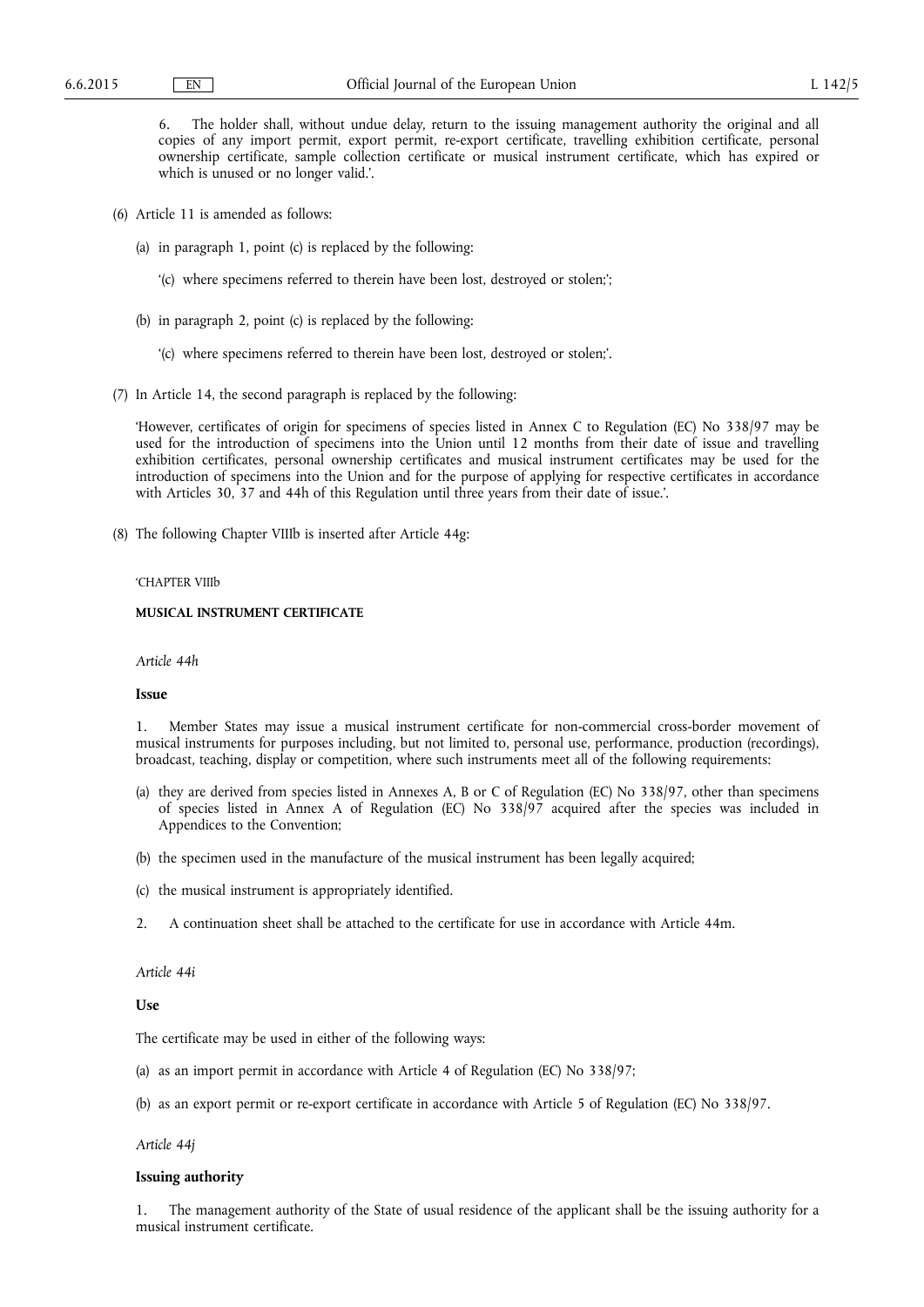2. The musical instrument certificate shall include the following text in box 23 or in an appropriate annex to the certificate:

"Valid for multiple cross-border movements. Original to be retained by holder.

The musical instrument covered by this certificate, which permits multiple cross-border movements, is for non-commercial use for purposes including, but not limited to, personal use, performance, production (recordings), broadcast, teaching, display or competition. The musical instrument covered by this certificate may not be sold or possession of it transferred whilst it is outside the State in which the certificate was issued.

This certificate must be returned to the management authority of the State which issued the certificate before the expiration of the certificate.

This certificate is not valid unless accompanied by a continuation sheet, which must be stamped and signed by a customs official at each border crossing.".

# *Article 44k*

## **Requirements for specimens**

Where a specimen is covered by a musical instrument certificate, the following requirements shall be met:

- (a) the musical instrument must be registered by the issuing management authority;
- (b) the musical instrument must be returned to the Member State in which it is registered before the date of expiry of the certificate;
- (c) the specimen may not be sold or possession of it transferred whilst outside the applicant's State of usual residence except subject to the conditions provided for in Article 44n;
- (d) the musical instrument must be appropriately identified.

*Article 44l* 

## **Applications**

1. An applicant for a musical instrument certificate shall provide information as set out in Articles 44h and 44k and, where appropriate, complete boxes 1, 4 and 7 to 23 of the application form and boxes 1, 4 and 7 to 22 of the original and all copies of the certificate.

Member States may provide that only an application form is to be completed, in which case such an application may be for more than one certificate.

2. The duly completed application form shall be submitted to a management authority of the Member State of usual residence of the applicant together with the necessary information and the documentary evidence that that authority deems necessary in order for it to determine whether a certificate should be issued.

Any omission of information from the application must be justified.

Where an application is made for a certificate relating to specimens for which an application has previously been rejected, the applicant shall inform the management authority of that fact.

## *Article 44m*

## **Documents to be surrendered by the holder to the customs office**

In the case of the introduction into the Union, export or re-export of a specimen covered by a musical instrument certificate issued in accordance with Article 44j, the holder of the certificate shall, for verification purposes, surrender the original of that certificate and the original and a copy of the continuation sheet to a customs office designated in accordance with Article 12(1) of Regulation (EC) No 338/97.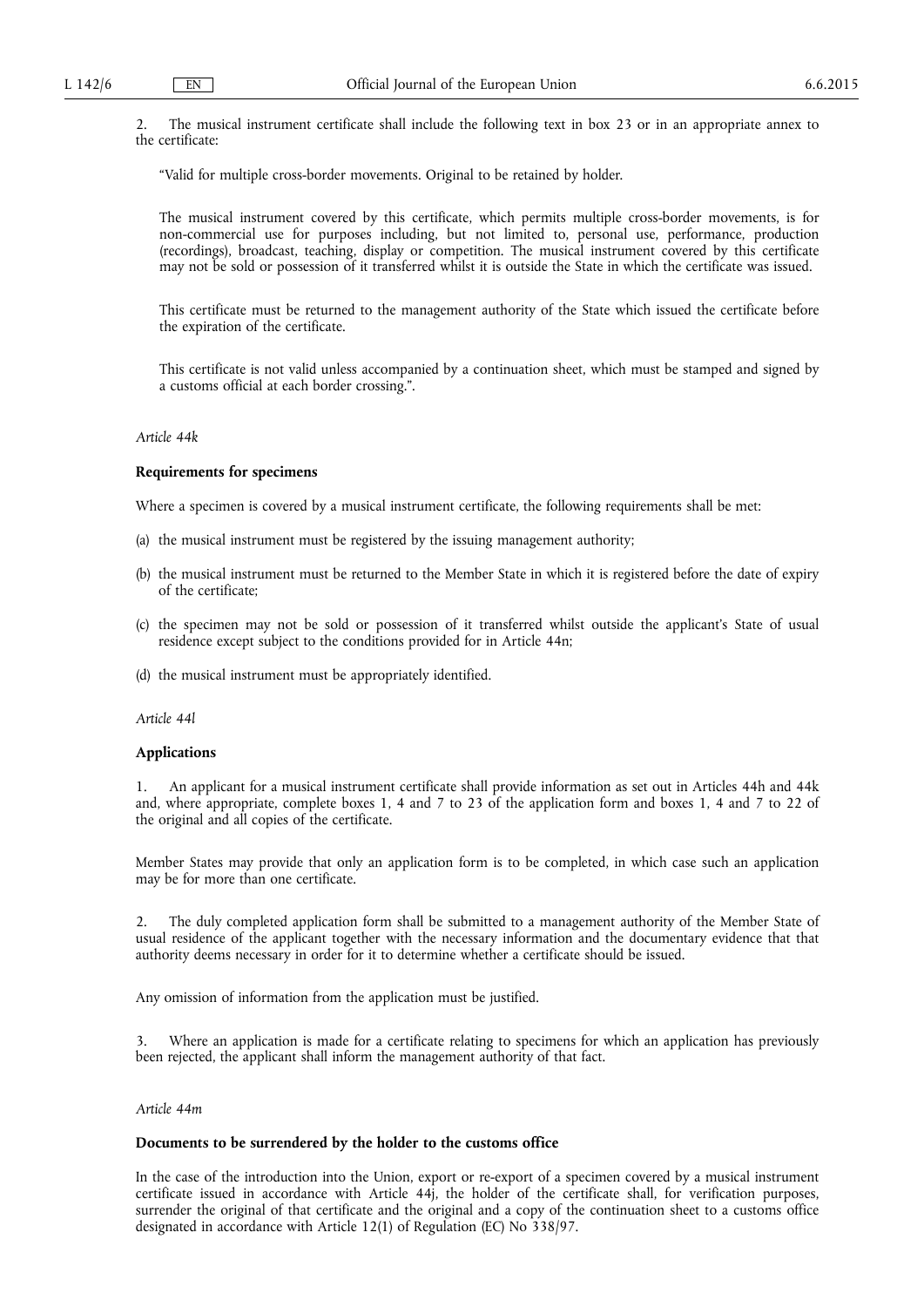The customs office shall, after completing the continuation sheet, return the original documents to the holder, endorse the copy of the continuation sheet and forward the endorsed copy to the relevant management authority in accordance with Article 45.

### *Article 44n*

## **Sales of specimens covered**

Where the holder of a musical instrument certificate issued in accordance with Article 44j of this Regulation wishes to sell the specimen, he shall first surrender the certificate to the issuing management authority and, where the specimen belongs to a species listed in Annex A to Regulation (EC) No 338/97, shall apply to the competent authority for a certificate in accordance with Article 8(3) of that Regulation.

*Article 44o* 

# **Replacement**

A musical instrument certificate that has been lost, stolen or destroyed may be replaced only by the authority which issued it.

The replacement shall bear the same number, if possible, and the same date of validity as the original document, and shall include, in box 23, one of the following statements:

"This certificate is a true copy of the original.", or "This certificate cancels and replaces the original bearing the number xxxx issued on xx/xx/xxxx."

## *Article 44p*

## **Introduction of musical instruments into the Union with certificates issued by third countries**

The introduction into the Union of a musical instrument shall not require the presentation of an export document or an import permit provided that it is covered by a musical instrument certificate issued by a third country under similar conditions to those set out in Articles 44h and 44j. Re-export of that musical instrument shall not require the presentation of a re-export certificate.'

- (9) Article 56 is amended as follows:
	- (a) in paragraph 1, the second subparagraph is replaced by the following:

'For the purposes of point (a), controlled conditions refers to a non-natural environment that is intensively manipulated by human intervention, which may include but is not limited to tillage, fertilisation, weed control, irrigation, or nursery operations such as potting, bedding and protecting from weather. For agarwood producing taxa, which are grown from seeds, cuttings, grafting, marcoting-air-layering, divisions, callus tissues or other plant tissues, spores or other propagules "under controlled conditions" refers to a tree plantation, including other non-natural environment that is manipulated by human intervention for the purpose of producing plants or plant's parts and derivatives.';

- (b) the following paragraph 3 is added:
	- '3. Trees of agarwood producing taxa grown in cultivation such as:
	- a) gardens (home and/or community garden);
	- b) state, private or community production plantation, either monospecific or mixed species,

shall be considered to be artificially propagated in accordance with paragraph 1.'.

- (10) Article 57 is amended as follows:
	- (a) the following paragraph 3a is inserted:

'3a. By way of derogation from paragraph 3, the first introduction into the Union of hunting trophies of specimens of species or populations listed in Annex B to Regulation (EC) No 338/97 and in Annex XIII to this Regulation shall be subject to Article 4 of Regulation (EC) No 338/97.';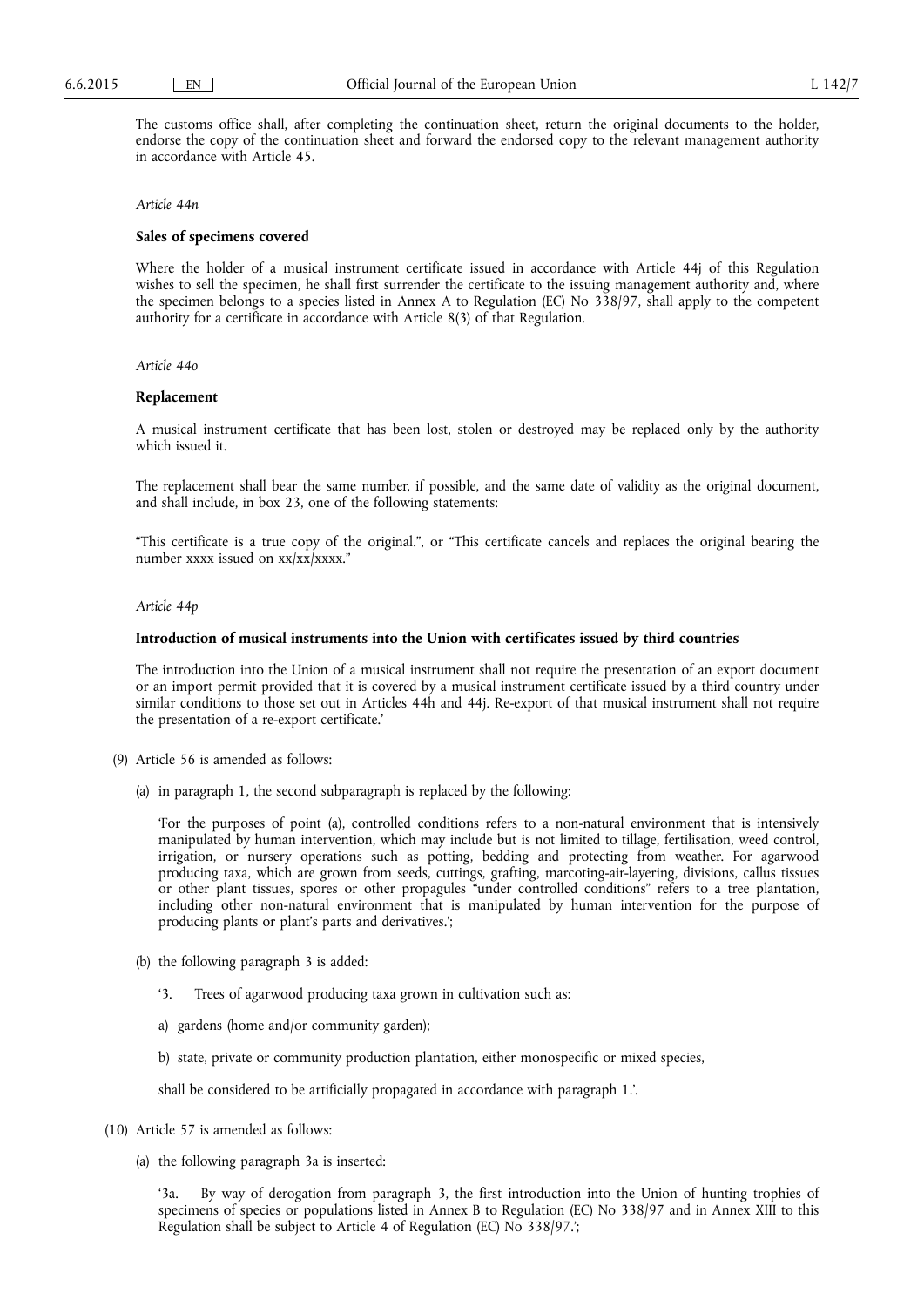- (b) in paragraph 5, the following point (g) is added:
	- '(g) specimens of agarwood (*Aquilaria* spp. and *Gyrinops* spp.) up to 1 kg woodchips, 24 ml oil, and two sets of beads or prayer beads (or two necklaces or bracelets) per person.'.
- (11) Article 58 is amended as follows:
	- (a) in paragraph 3, the following subparagraph is added:

'The provisions in the previous subparagraph do not apply to re-export of rhino horn or elephant ivory contained in personal or household effects; for these specimens the presentation to customs of a re-export certificate shall be required.';

(b) paragraphs 3a and 4 are replaced by the following:

'3a. The re-export by a person not normally residing in the Union of personal or household effects acquired outside his/her State of usual residence, including personal hunting trophies, that are specimens of species listed in Annex A to Regulation (EC) No 338/97, shall be subject to the presentation to customs of a re-export certificate. The same requirement applies to the re-export as personal or household effects of rhino horn or elephant ivory from specimens from populations listed in Annex B to Regulation (EC) No 338/97.

4. By way of derogation from paragraphs 2 and 3, the export or re-export of the items listed in points (a) to (g) of Article 57(5) shall not require the presentation of a (re-)export document.'.

- (12) Article 58a is amended as follows:
	- (a) in paragraph 1, the introductory phrase is replaced by the following:

'1. Commercial activities for specimens of species listed in Annex B to Regulation (EC) No 338/97 which are introduced into the Union in accordance with Article 7(3) of Regulation (EC) No 338/97 may be authorised by a management authority of a Member State only under the following conditions:';

(b) paragraph 2 is replaced by the following:

'2. Commercial activities shall be prohibited for specimens of species listed in Annex A to Regulation (EC) No 338/97 which were introduced into the Union in accordance with Article 7(3) of Regulation (EC) No 338/97, or for specimens of species listed in Appendix I to the Convention or in Annex C1 to Regulation (EEC) No 3626/82 and introduced into the Union as personal and household effects.'.

(13) In Article 66(6), the following second subparagraph is added:

'Caviar from different Acipenseriformes species shall not be mixed into a primary container, except in the case of pressed caviar (i.e. caviar composed of unfertilized eggs (roe) of one or more sturgeon or paddlefish species, remaining after the processing and preparation of higher quality caviar).'.

(14) In Article 72, paragraph 3 is replaced by the following:

'3. Member States may continue to issue import and export permits, re-export certificates, travelling exhibition and personal ownership certificates in the forms laid out in Annexes I, III and IV, import notifications in the form laid out in Annex II and EU certificates in the form laid out in Annex V to Implementing Regulation (EU) No 792/2012 for one year after the entry into force of Commission Implementing Regulation (EU) 2015/57 (\*).

<sup>(\*)</sup> Commission Implementing Regulation (EU) 2015/57 of 15 January 2015 amending Implementing Regulation (EU) No 792/2012 as regards the rules for the design of permits, certificates and other documents provided for in Council Regulation (EC) No 338/97 on the protection of species of wild fauna and flora by regulating trade therein and in Commission Regulation (EC) No 865/2006 laying down detailed rules concerning the implementation of Council Regulation (EC) No 338/97 (OJ L 10, 16.1.2015, p. 19).'

<sup>(15)</sup> The Annexes are amended in accordance with the Annex to this Regulation.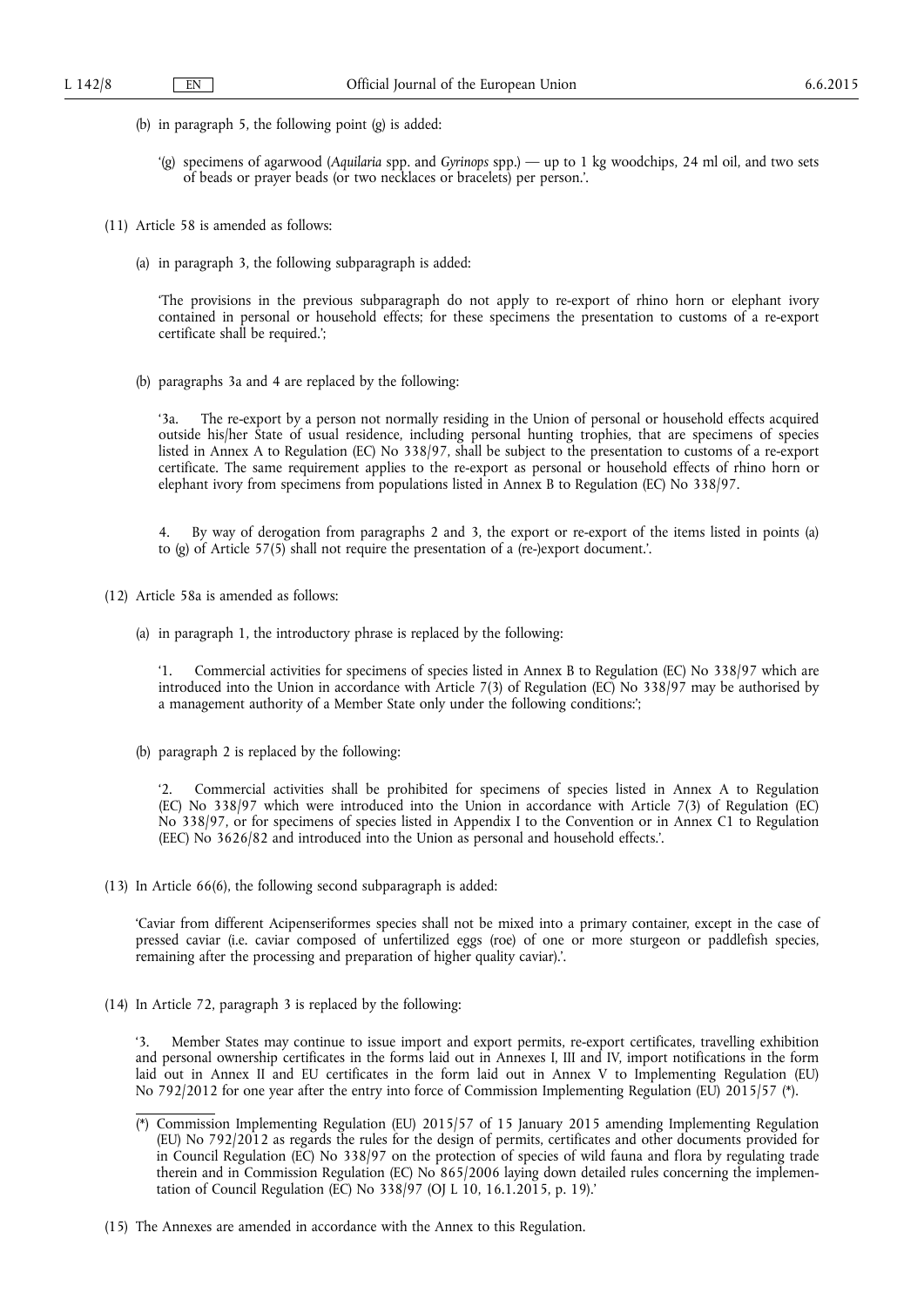# *Article 2*

This Regulation shall enter into force on the twentieth day following that of its publication in the *Official Journal of the European Union*.

It shall apply from 5 February 2015.

Regulation (EU) 2015/56 is repealed with effect from the entry into force of this Regulation.

This Regulation shall be binding in its entirety and directly applicable in all Member States.

Done at Brussels, 5 June 2015.

*For the Commission The President*  Jean-Claude JUNCKER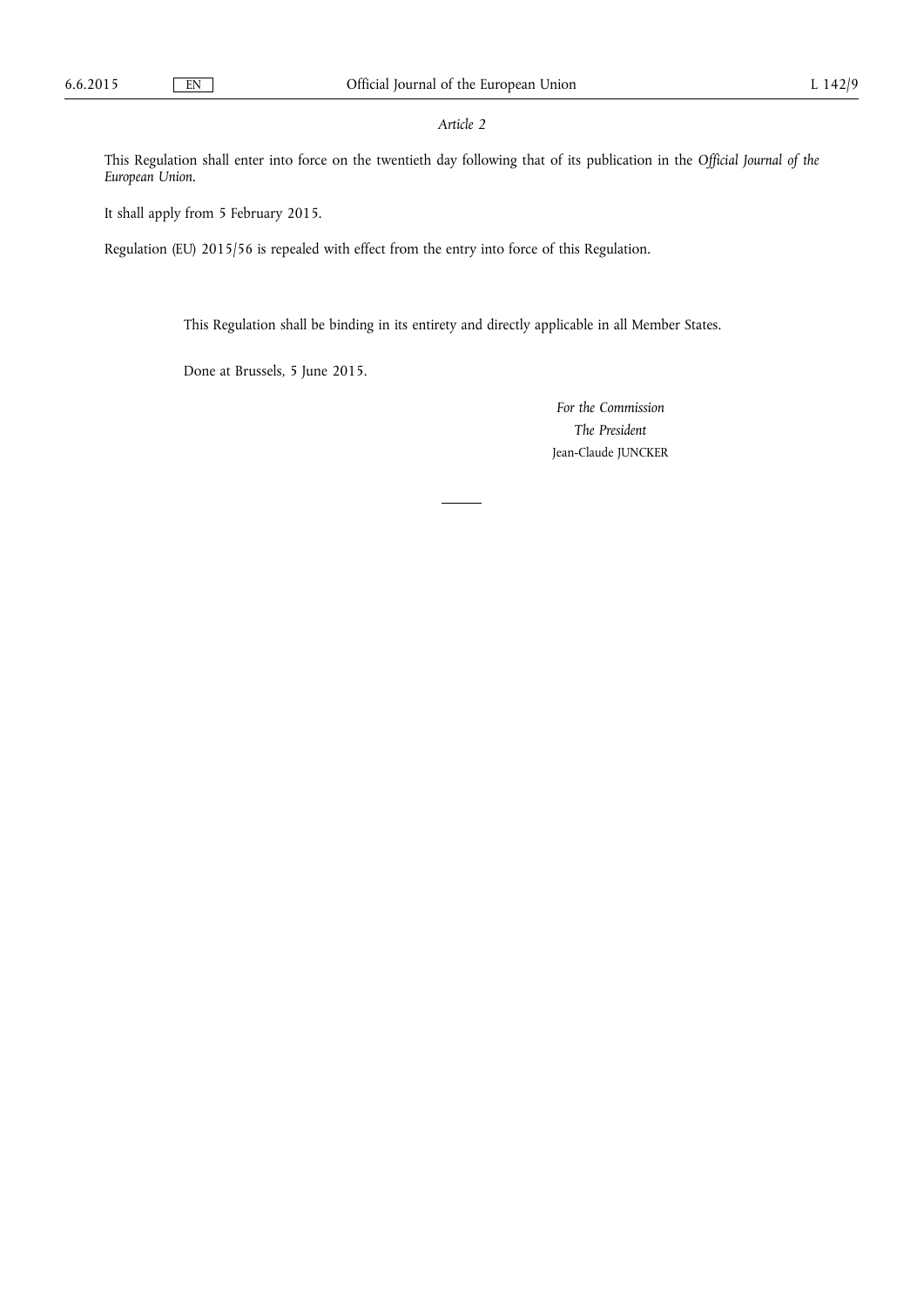#### *ANNEX*

The Annexes to Regulation (EC) No 865/2006 are amended as follows:

(1) Annex VIII is replaced by the following:

### *'ANNEX VIII*

# **Standard references for nomenclature to be used pursuant to Article 5(4) to indicate scientific names of species in permits and certificates**

# **FAUNA**

## (a) *MAMMALIA*

WILSON, D. E. & REEDER, D. M. (ed.) (2005): Mammal Species of the World. A Taxonomic and Geographic Reference. Third edition, Vol. 1-2, xxxv + 2142 pp. Baltimore (John Hopkins University Press). [for all mammals — with the exception of the recognition of the following names for wild forms of species (in preference to names for domestic forms): *Bos gaurus, Bos mutus, Bubalus arnee, Equus africanus, Equus przewalskii, Ovis orientalis ophion*; and with the exception of the species mentioned below]

BEASLY, I., ROBERTSON, K. M. & ARNOLD, P. W. (2005): Description of a new dolphin, the Australian Snubfin Dolphin, *Orcaella heinsohni* sp. n. (Cetacea, Delphinidae). — Marine Mammal Science, 21(3): 365-400. [for *Orcaella heinsohni*]

BOUBLI, J. P., DA SILVA, M. N. F., AMADO, M. V., HRBEK, T., PONTUAL, F. B. & FARIAS, I. P. (2008): A taxonomic reassessment of *Cacajao melanocephalus* Humboldt (1811), with the description of two new species. — International Journal of Primatology, 29: 723-741. [for *Cacajao ayresi, C. hosomi*]

BRANDON- JONES, D., EUDEY, A. A., GEISSMANN, T., GROVES, C. P., MELNICK, D. J., MORALES J. C., SHEKELLE, M. & STEWARD, C.-B. (2004): Asian primate classification. — International Journal of Primatology, 25: 97-163. [for *Trachypithecus villosus*]

CABALLERO, S., TRUJILLO, F., VIANNA, J. A., BARRIOS-GARRIDO, H., MONTIEL, M. G., BELTRÁN-PEDREROS, S., MARMONTEL, M., SANTOS, M. C., ROSSI-SANTOS, M. R. & BAKER, C. S. (2007). Taxonomic status of the genus *Sotalia*: species level ranking for "tucuxi" (*Sotalia fluviatilis*) and "costero" (*Sotalia guianensis*) dolphins. Marine Mammal Science 23: 358-386 [for *Sotalia fluviatilis* and *Sotalia guianensis*]

DAVENPORT, T. R. B., STANLEY, W. T., SARGIS, E. J., DE LUCA, D. W., MPUNGA, N. E., MACHAGA, S. J. & OLSON, L. E. (2006): A new genus of African monkey, *Rungwecebus*: Morphology, ecology, and molecular phylogenetics. — Science, 312: 1378-1381. [for *Rungwecebus kipunji*]

DEFLER, T. R. & BUENO, M. L. (2007): Aotus diversity and the species problem. — Primate Conservation, 22: 55-70. [for *Aotus jorgehernandezi*]

DEFLER, T. R., BUENO, M. L. & GARCÍA, J. (2010): *Callicebus caquetensis*: a new and Critically Endangered titi monkey from southern Caquetá, Colombia. — Primate Conservation, 25: 1-9. [for *Callicebus caquetensis*]

FERRARI, S. F., SENA, L., SCHNEIDER, M. P. C. & JÚNIOR, J. S. S. (2010): Rondon's Marmoset, *Mico rondoni* sp. n., from southwestern Brazilian Amazonia. — International Journal of Primatology, 31: 693-714. [for *Mico rondoni*]

GEISMANN, T., LWIN, N., AUNG, S. S., AUNG, T. N., AUNG, Z. M., HLA, T. H., GRINDLEY, M. & MOMBERG, F. (2011): A new species of snub-nosed monkey, genus *Rhinopithecus* Milne-Edwards, 1872 (Primates, Colobinae), from Northern Kachin State, Northeastern Myanmar. — Amer. J. Primatology,73: 96-107. [for *Rhinopithecus strykeri*]

MERKER, S. & GROVES, C.P. (2006): Tarsius lariang: A new primate species from Western Central Sulawesi. — International Journal of Primatology, 27(2): 465-485. [for *Tarsius lariang*]

OLIVEIRA, M. M. DE & LANGGUTH, A. (2006): Rediscovery of Marcgrave's Capuchin Monkey and designation of a neotype for Simia flava Schreber, 1774 (Primates, Cebidae). — Boletim do Museu Nacional do Rio de Janeiro, N.S., Zoologia, 523: 1-16. [for *Cebus flavius*]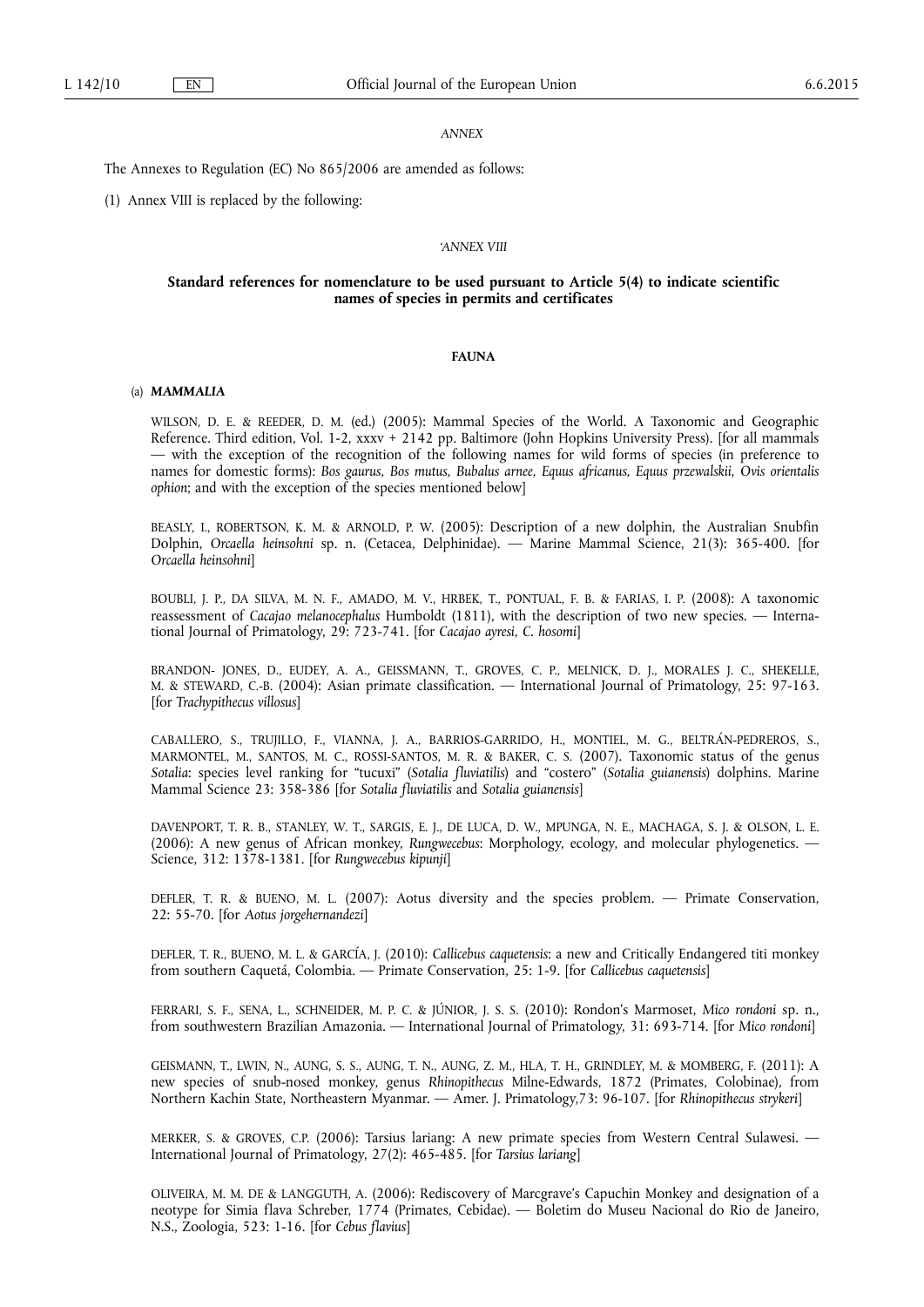RICE, D. W., (1998): Marine Mammals of the World: Systematics and Distribution, Society of Marine Mammalogy Special Publication Number 4, The Society for Marine Mammalogy, Lawrence, Kansas [for *Physeter macrocephalus*  and *Platanista gangetica*]

SHEKELLE, M., GROVES, C., MERKER, S. & SUPRIATNA, J. (2010): *Tarsius tumpara*: A new tarsier species from Siau Island, North Sulawesi. — Primate Conservation, 23: 55-64. [for *Tarsius tumpara*]

SINHA, A., DATTA, A., MADHUSUDAN, M. D. & MISHRA, C. (2005): *Macaca munzala*: A new species from western Arunachal Pradesh, northeastern India. — International Journal of Primatology, 26(4): 977-989: doi:10.1007/ s10764-005-5333-3. [for *Macaca munzala*]

VAN NGOC THINH, MOOTNICK, A. R., VU NGOC THANH, NADLER, T. & ROOS, C. (2010): A new species of crested gibbon from the central Annamite mountain range. Vietnamese Journal of Primatology, 4: 1-12. [for *Nomascus annamensis*]

WADA, S., OISHI, M. & YAMADA, T. K. (2003): A newly discovered species of living baleen whales. — Nature, 426: 278-281. [for *Balaenoptera omurai*]

WALLACE, R. B., GÓMEZ, H., FELTON, A. & FELTON, A. (2006): On a new species of titi monkey, genus *Callicebus*  Thomas (Primates, Pitheciidae), from western Bolivia with preliminary notes on distribution and abundance. — Primate Conservation, 20: 29-39. [for *Callicebus aureipalatii*]

WILSON, D. E. & REEDER, D. M. (1993): Mammal Species of the World: a Taxonomic and Geographic Reference. Second edition. xviii + 1207 pp., Washington (Smithsonian Institution Press). [for *Loxodonta africana, Puma concolor, Lama guanicoe* and *Ovis vignei*]

# (b) *AVES*

MORONY, J. J., BOCK, W. J. & FARRAND, J., Jr. (1975): Reference List of the Birds of the World. American Museum of Natural History. 207 pp. [for order- and family-level names for birds]

DICKINSON, E.C. (ed.) (2003): The Howard and Moore Complete Checklist of the Birds of the World. Revised and enlarged 3rd Edition. 1039 pp. London (Christopher Helm). [for all bird species — except for the taxa mentioned below and for *Lophura imperialis*, specimens of which should be treated as specimens of *L. edwardsi*]

DICKINSON, E.C. (2005): Corrigenda 4 (02.06.2005) to Howard & Moore Edition 3 (2003). [http://www.naturalis.](http://www.naturalis.nl/sites/naturalis.en/contents/i000764/corrigenda%204_final.pdf)  [nl/sites/naturalis.en/contents/i000764/corrigenda%204\\_final.pdf](http://www.naturalis.nl/sites/naturalis.en/contents/i000764/corrigenda%204_final.pdf) (available on the CITES website) [together with DICKINSON 2003 for all bird species — except for the taxa mentioned below]

ARNDT, T. (2008): Anmerkungen zu einigen Pyrrhura-Formen mit der Beschreibung einer neuen Art und zweier neuer Unterarten. — Papageien, 8: 278-286. [for *Pyrrhura parvifrons*]

COLLAR, N. J. (1997) Family Psittacidae (Parrots). In DEL HOYO, J., ELLIOT, A. AND SARGATAL, J. (eds.), Handbook of the Birds of the World, 4 (Sandgrouse to Cuckoos): 280-477. Barcelona (Lynx Edicions). [for *Psittacula intermedia* and *Trichoglossus haematodus*]

COLLAR, N. J. (2006): A partial revision of the Asian babblers (Timaliidae). — Forktail, 22: 85-112. [for *Garrulax taewanus*]

CORTÉS-DIAGO, A., ORTEGA, L. A., MAZARIEGOS-HURTADO, L. & WELLER, A.-A. (2007): A new species of *Eriocnemis* (Trochilidae) from southwest Colombia. — Ornitologia Neotropical, 18: 161-170. [for *Eriocnemis isabellae*]

DA SILVA, J. M. C., COELHO, G. & GONZAGA, P. (2002): Discovered on the brink of extinction: a new species of pygmy owl (Strigidae: *Glaucidium*) from Atlantic forest of northeastern Brazil. — Ararajuba, 10(2): 123-130. [for *Glaucidium mooreorum*]

GABAN-LIMA, R., RAPOSO, M. A. & HOFLING, E. (2002):Description of a new species of *Pionopsitta* (Aves: Psittacidae) endemic to Brazil. — Auk, 119: 815-819. [for *Pionopsitta aurantiocephala*]

INDRAWAN, M. & SOMADIKARTA, S. (2004): A new hawk-owl from the Togian Islands, Gulf of Tomini, central Sulawesi, Indonesia. — Bulletin of the British Ornithologists' Club, 124: 160-171. [for *Ninox burhani*]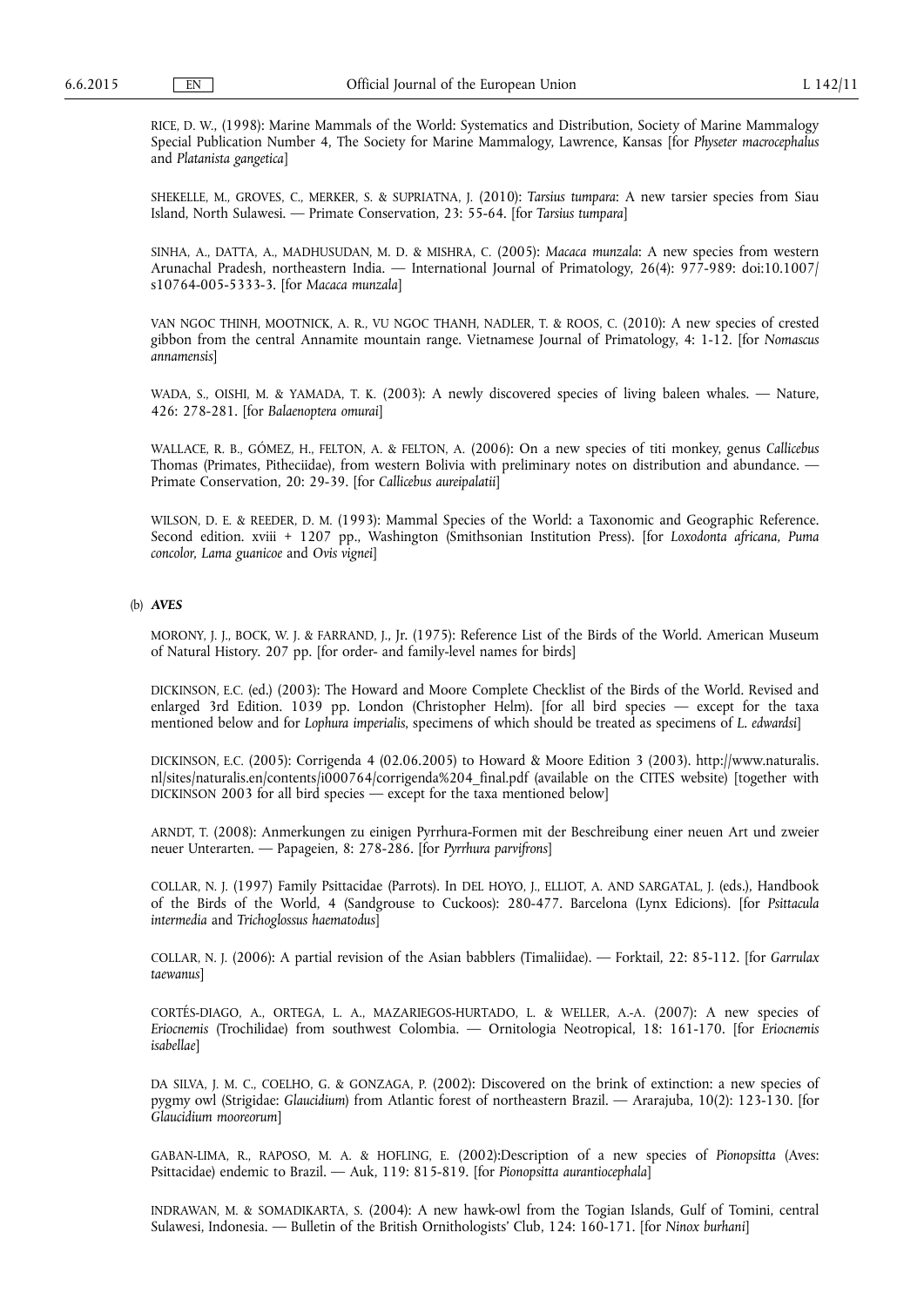NEMESIO, A. & RASMUSSEN, C. (2009): The rediscovery of Buffon's "Guarouba" or "Perriche jaune": two senior synonyms of Aratinga pintoi SILVEIRA, LIMA & HÖFLING, 2005 (Aves: Psittaciformes). — Zootaxa, 2013: 1-16. [for *Aratinga maculata*]

OLMOS, F., SILVA, W. A. G. & ALBANO, C. (2005): Grey-breasted Conure *Pyrrhura griseipectus*, an overlooked endangered species. — Cotinga, 24: 77-83. [for *Pyrrhura griseipectus*]

PACHECO, J. F. & WHITNEY, B. M. (2006): Mandatory changes to the scientific names of three Neotropical birds. — Bull. Brit. Orn. Club, 126: 242-244. [for *Chlorostilbon lucidus*, *Forpus modestus*]

PARRY, S. J., CLARK, W. S. & PRAKASH, V. (2002) On the taxonomic status of the Indian Spotted Eagle *Aquila hastata*. — Ibis, 144: 665-675. [for *Aquila hastata*]

PIACENTINI, V. Q., ALEIXO, A. & SILVEIRA, L. F. (2009): Hybrid, subspecies or species? The validity and taxonomic status of *Phaethornis longuemareus aethopyga* Zimmer, 1950 (Trochilidae). — Auk, 126: 604-612. [for *Phaethornis aethopyga*]

PORTER, R. F. & KIRWAN, G. M. (2010): Studies of Socotran birds VI. The taxonomic status of the Socotra Buzzard. — Bulletin of the British Ornithologists' Club, 130 (2): 116–131. [for *Buteo socotraensis*]

ROSELAAR, C. S. & MICHELS, J. P. (2004): Nomenclatural chaos untangled, resulting in the naming of the formally undescribed *Cacatua* species from the Tanimbar Islands, Indonesia (Psittaciformes: Cacatuidae). — Zoologische Verhandelingen, 350: 183-196. [for *Cacatua goffiniana*]

WARAKAGODA, D. H. & RASMUSSEN, P. C. (2004): A new species of scops-owl from Sri Lanka. — Bulletin of the British Ornithologists' Club, 124(2): 85-105. [for *Otus thilohoffmanni*]

WHITTAKER, A. (2002): A new species of forest-falcon (Falconidae: *Micrastur*) from southeastern Amazonia and the Atlantic rainforests of Brazil. — Wilson Bulletin, 114: 421-445. [for *Micrastur mintoni*]

## (c) *REPTILIA*

ANDREONE, F., MATTIOLI, F., JESU, R. & RANDRIANIRINA, J. E. (2001): Two new chameleons of the genus *Calumma*  from north-east Madagascar, with observations on hemipenial morphology in the *Calumma furcifer* group (Reptilia, Squamata, Chamaeleonidae) — Herpetological Journal, 11: 53-68. [for *Calumma vatosoa* and *Calumma vencesi*]

AVILA PIRES, T. C. S. (1995): Lizards of Brazilian Amazonia (Reptilia: Squamata) — Zoologische Verhandelingen, 299: 706 pp. [for *Tupinambis*]

BAREJ, M. F., INEICH, I., GVOŽDÍK, V. LHERMITTE-VALLARINO, N., GONWOUO, N. L., LEBRETON, M., BOTT, U. & SCHMITZ, A. (2010): Insights into chameleons of the genus *Trioceros* (Squamata: Chamaeleonidae) in Cameroon, with the resurrection of Chamaeleo serratus Mertens, 1922. — Bonn zool. Bull., 57(2): 211-229. [for *Trioceros perretti*, *Trioceros serratus*]

BERGHOF, H.-P. & TRAUTMANN, G. (2009): Eine neue Art der Gattung *Phelsuma* Gray, 1825 (Sauria: Gekkonidae) von der Ostküste Madagaskars. — Sauria, 31 (1): 5-14. [for *Phelsuma hoeschi*]

BÖHLE, A. & SCHÖNECKER, P. (2003): Eine neue Art der Gattung *Uroplatus* Duméril, 1805 aus Ost- Madagaskar (Reptilia: Squamata: Gekkonidae). — Salamandra, 39(3/4): 129-138. [for *Uroplatus pietschmanni*]

BÖHME, W. (1997): Eine neue Chamäleon-Art aus der *Calumma gastrotaenia* — Verwandtschaft Ost- Madagaskars — Herpetofauna (Weinstadt), 19 (107): 5-10. [for *Calumma glawi*]

BÖHME, W. (2003): Checklist of the living monitor lizards of the world (family Varanidae) — Zoologische Verhandelingen. Leiden, 341: 1-43. [for Varanidae]

BRANCH, W. R. & TOLLEY, K. A. (2010): A new species of chameleon (Sauria: Chamaeleonidae: *Nadzikambia*) from Mount Mabu, central Mozambique. — Afr. J. Herpetology, 59(2): 157-172. doi: 10.1080/21564574.2010.516275. [for *Nadzikambia baylissi*]

BRANCH, W. R. (2007): A new species of tortoise of the genus *Homopus* (Chelonia: Testudinidae) from southern Namibia. — African Journal of Herpetology, 56(1): 1-21. [for *Homopus solus*]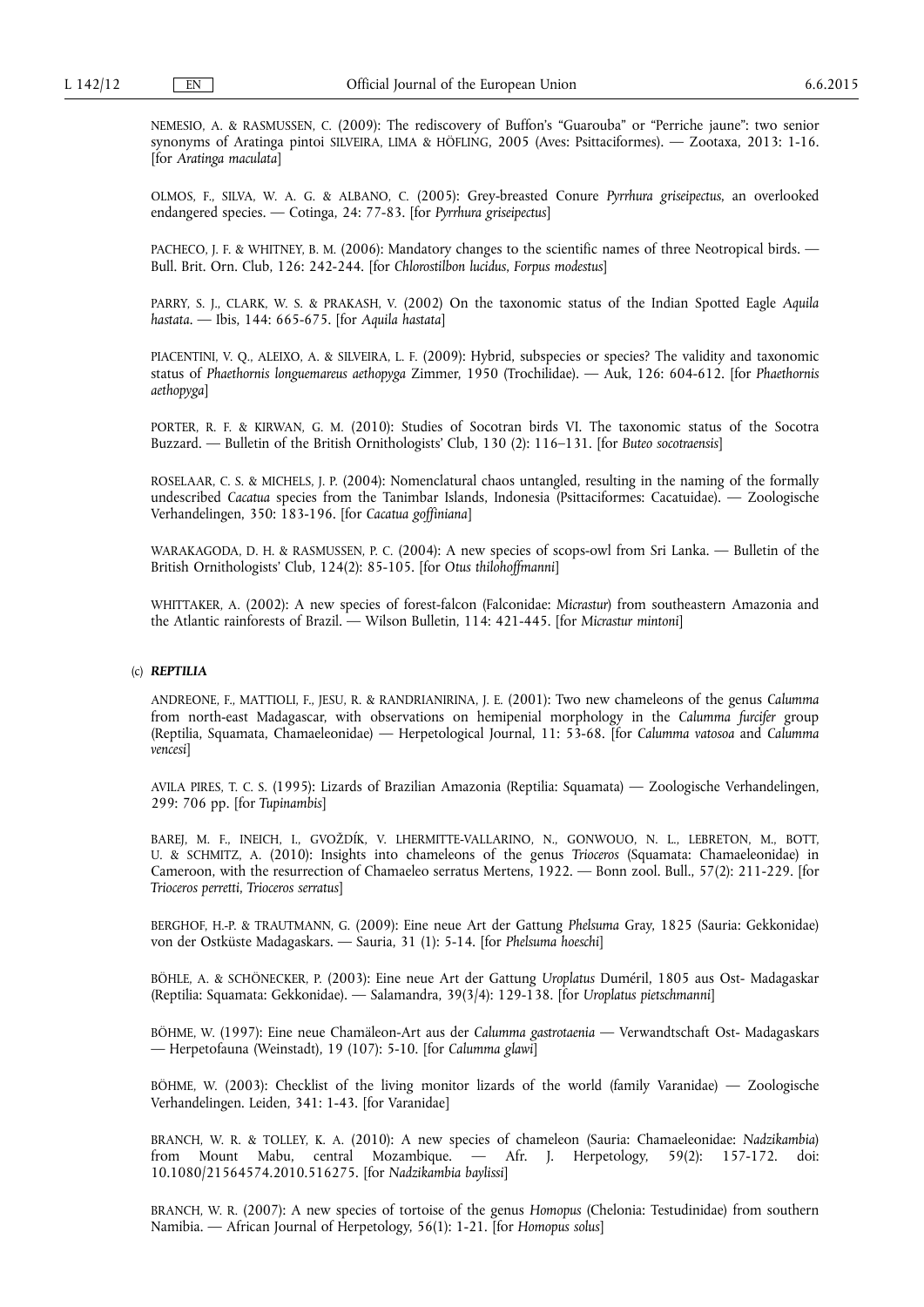BRANCH, W. R., TOLLEY, K. A. & TILBURY, C. R. (2006): A new Dwarf Chameleon (Sauria: *Bradypodion*  Fitzinger, 1843) from the Cape Fold Mountains, South Africa. — African Journal Herpetology, 55(2): 123-141. [for *Bradypodion atromontanum*]

BROADLEY, D. G. (1999): The southern African python, *Python natalensis* A. Smith 1840, is a valid species. –African Herp News 29: 31-32. [for *Python natalensis*]

BROADLEY, D. G. (2006): CITES Standard reference for the species of *Cordylus* (Cordylidae, Reptilia) prepared at the request of the CITES Nomenclature Committee [for *Cordylus*]

BURTON, F. J. (2004): Revision to Species *Cyclura nubila lewisi*, the Grand Cayman Blue Iguana — Caribbean Journal of Science, 40(2): 198-203. [for *Cyclura lewisi*]

CEI, J. M. (1993): Reptiles del noroeste, nordeste y este de la Argentina — herpetofauna de las selvas subtropicales, Puna y Pampa — Monografie XIV, Museo Regionale di Scienze Naturali. [for *Tupinambis*]

COLLI, G. R., PÉRES, A. K. & DA CUNHA, H. J. (1998): A new species of *Tupinambis* (Squamata: Teiidae) from central Brazil, with an analysis of morphological and genetic variation in the genus — Herpetologica 54: 477-492. [for *Tupinambis cerradensis*]

CROTTINI, A., GEHRING, P.-S., GLAW, F., HARRIS, D.J., LIMA, A. & VENCES, M. (2011): Deciphering the cryptic species diversity of dull-coloured day geckos *Phelsuma* (Squamata: Gekkonidae) from Madagascar, with description of a new species. — Zootaxa, 2982: 40-48. [for *Phelsuma gouldi*]

DIRKSEN, L. (2002): Anakondas. NTV Wissenschaft. [for *Eunectes beniensis*]

DOMÍNGUEZ, M., MORENO, L. V. & HEDGES, S. B. (2006): A new snake of the genus *Tropidophis* (Tropidophiidae) from the Guanahacabibes Peninsula of Western Cuba. — Amphibia-Reptilia, 27 (3): 427-432. [for *Tropidophis xanthogaster*]

ENNEN, J. R., LOVICH, J. E., KREISER, B. R., SELMAN, W. & QUALLS, C. P. (2010): Genetic and morphological variation between populations of the Pascagoula Map Turtle (*Graptemys gibbonsi*) in the Pearl and Pascagoula Rivers with description of a new species. — Chelonian Conservation and Biology, 9(1): 98-113. [for *Graptemys pearlensis*]

FITZGERALD, L. A., COOK, J. A. & LUZ AQUINO, A. (1999): Molecular Phylogenetics and Conservation of *Tupinambis* (Sauria: Teiidae). — Copeia, 4: 894-905. [for *Tupinambis duseni*]

FRITZ, U. & HAVAŠ, P. (2007): Checklist of Chelonians of the World. — Vertebrate Zoology, 57(2): 149-368. Dresden. ISSN 1864-5755 [without its appendix; for Testudines for species and family names — with the exception of the retention of the following names *Mauremys iversoni, Mauremys pritchardi, Ocadia glyphistoma, Ocadia philippeni, Sacalia pseudocellata*]

GEHRING, P.-S., PABIJAN, M., RATSOAVINA, F. M., KÖHLER, J., VENCES, M. & GLAW, F. (2010): A Tarzan yell for conservation: a new chameleon, *Calumma tarzan* sp. n., proposed as a flagship species for the creation of new nature reserves in Madagascar. — Salamandra, 46(3): 167-179. [for *Calumma tarzan*]

GEHRING, P.-S., RATSOAVINA, F. M., VENCES, M. & GLAW, F. (2011): *Calumma vohibola*, a new chameleon species (Squamata: Chamaeleonidae) from the littoral forests of eastern Madagascar. — Afr. J. Herpetology, 60(2): 130-154. [for *Calumma vohibola*]

GENTILE, G. & SNELL, H. (2009): *Conolophus marthae* sp. nov. (Squamata, Iguanidae), a new species of land iguana from the Galápagos archipelago. — Zootaxa, 2201: 1-10. [for *Conolophus marthae*]

GLAW, F., GEHRING, P.-S., KÖHLER, J., FRANZEN, M. & VENCES, M. (2010): A new dwarf species of day gecko, genus *Phelsuma*, from the Ankarana pinnacle karst in northern Madagascar. — Salamandra, 46: 83-92. [for *Phelsuma roesleri*]

GLAW, F., KÖHLER, J. & VENCES, M. (2009a): A new species of cryptically coloured day gecko (*Phelsuma*) from the Tsingy de Bemaraha National Park in western Madagascar. — Zootaxa, 2195: 61-68. [for *Phelsuma borai*]

GLAW, F., KÖHLER, J. & VENCES, M. (2009b): A distinctive new species of chameleon of the genus *Furcifer*  (Squamata: Chamaeleonidae) from the Montagne d'Ambre rainforest of northern Madagascar. — Zootaxa, 2269: 32-42. [for *Furcifer timoni*]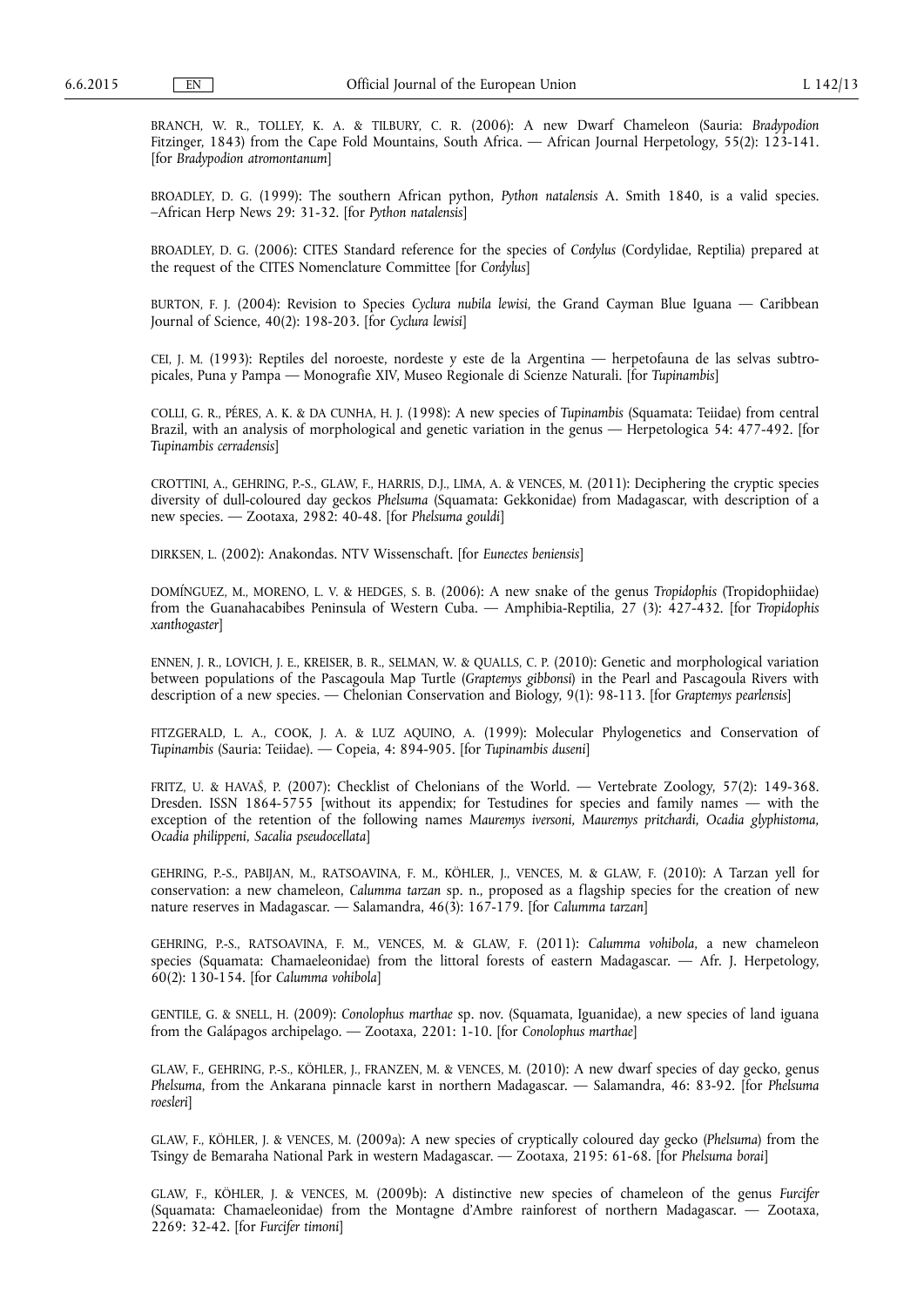GLAW, F., KOSUCH, J., HENKEL, W. F., SOUND, P. AND BÖHME, W. (2006): Genetic and morphological variation of the leaf-tailed gecko *Uroplatus fimbriatus* from Madagascar, with description of a new giant species. — Salamandra, 42: 129-144. [for *Uroplatus giganteus*]

GLAW, F. & M. VENCES (2007): A field guide to the amphibians and reptiles of Madagascar, third edition. Vences & Glaw Verlag, 496 pp. [for *Brookesia ramanantsoai, Calumma ambreense*]

GLAW, F., VENCES, M., ZIEGLER, T., BÖHME, W. & KÖHLER, J. (1999). Specific distinctiveness and biogeography of the dwarf chameleons *Brookesia minima, B. peyrierasi* and *B. tuberculata* (Reptilia: Chamaeleonidae): evidence from hemipenial and external morphology. — J. Zool. Lond. 247: 225-238. [for *Brookesia peyrierasi, B. tuberculata*]

HALLMANN, G., KRÜGER, J. & TRAUTMANN, G. (2008). Faszinierende Taggeckos. Die Gattung *Phelsuma*. 2. überarbeitete und erweiterte Auflage, 253 pp., Münster (Natur und Tier — Verlag). ISBN 978-3-86659-059-5. [for *Phelsuma* spp., however, with the retention of *Phelsuma ocellata*]

HARVEY, M. B., BARKER, D. B., AMMERMAN, L. K. & CHIPPINDALE, P. T. (2000): Systematics of pythons of the *Morelia amethistina* complex (Serpentes: Boidae) with the description of three new species — Herpetological Monographs, 14: 139-185. [for *Morelia clastolepis, Morelia nauta* and *Morelia tracyae*, and elevation to species level of *Morelia kinghorni*]

HEDGES, B. S. & GARRIDO, O. (1999): A new snake of the genus *Tropidophis* (Tropidophiidae) from central Cuba — Journal of Herpetology, 33: 436-441. [for *Tropidophis spiritus*]

HEDGES, B. S. & GARRIDO, O. (2002): A new snake of the genus *Tropidophis* (Tropidophiidae) from Eastern Cuba — Journal of Herpetology, 36:157-161. [for *Tropidophis hendersoni*]

HEDGES, B. S., ESTRADA, A. R. & DIAZ, L. M. (1999): New snake (*Tropidophis*) from western Cuba — Copeia 1999(2): 376-381. [for *Tropidophis celiae*]

HEDGES, B. S., GARRIDO, O. & DIAZ, L. M. (2001): A new banded snake of the genus *Tropidophis* (Tropidophiidae) from north-central Cuba — Journal of Herpetology, 35: 615-617. [for *Tropidophis morenoi*]

HENDERSON, R. W., PASSOS, P. & FEITOSA, D. (2009); Geographic variation in the *Emerald Treeboa, Corallus caninus*  (Squamata: Boidae). — Copeia, 2009 (3): 572-582. [for *Corallus batesii*]

HOLLINGSWORTH, B. D. (2004): The Evolution of Iguanas: An Overview of Relationships and a Checklist of Species. pp. 19-44. In: Alberts, A. C., Carter, R. L., Hayes, W. K. & Martins, E. P. (Eds), Iguanas: Biology and Conservation. Berkeley (University of California Press). [for Iguanidae except for the recognition of *Brachylophus bulabula, Phrynosoma blainvillii, P. cerroense* and *P. wigginsi* as valid species]

JACOBS, H. J., AULIYA, M. & BÖHME, W. (2009): Zur Taxonomie des Dunklen Tigerpythons, *Python molurus bivittatus* KUHL, 1820, speziell der Population von Sulawesi. — Sauria, 31: 5-16. [for *Python bivittatus*]

JESU, R., MATTIOLI, F. & SCHIMENTI, G. (1999): On the discovery of a new large chameleon inhabiting the limestone outcrops of western Madagascar: *Furcifer nicosiai* sp. nov. (Reptilia, Chamaeleonidae) — Doriana 7(311): 1-14. [for *Furcifer nicosiai*]

KEOGH, J. S., BARKER, D. G. & SHINE, R. 2001. Heavily exploited but poorly known: systematics and biogeography of commercially harvested pythons (*Python curtus* group) in Southeast Asia — Biological Journal of the Linnean Society, 73: 113-129. [for *Python breitensteini* and *Python brongersmai*]

KEOGH, J. S., EDWARDS, D. L., FISHER, R. N. & HARLOW, P. S. (2008): Molecular and morphological analysis of the critically endangered Fijian iguanas reveals cryptic diversity and a complex biogeographic history. — Phil. Trans. R. Soc. B, 363(1508): 3413-3426. [for *Brachylophus bulabula*]

KLAVER, C. J. J. & BÖHME, W. (1997): Chamaeleonidae — Das Tierreich, 112, 85 pp. [for *Bradypodion, Brookesia, Calumma, Chamaeleo* and *Furcifer* — except for the *Bradypodion* species changed to *Kinyongia* and *Nadzikambia*, and except for the recognition of *Calumma andringitraense, C. guillaumeti, C. hilleniusi* and *C. marojezense* as valid species]

KLUGE, A.G. (1983): Cladistic relationships among gekkonid lizards. — Copeia, 1983 (no. 2): 465-475. [for *Nactus serpensinsula*]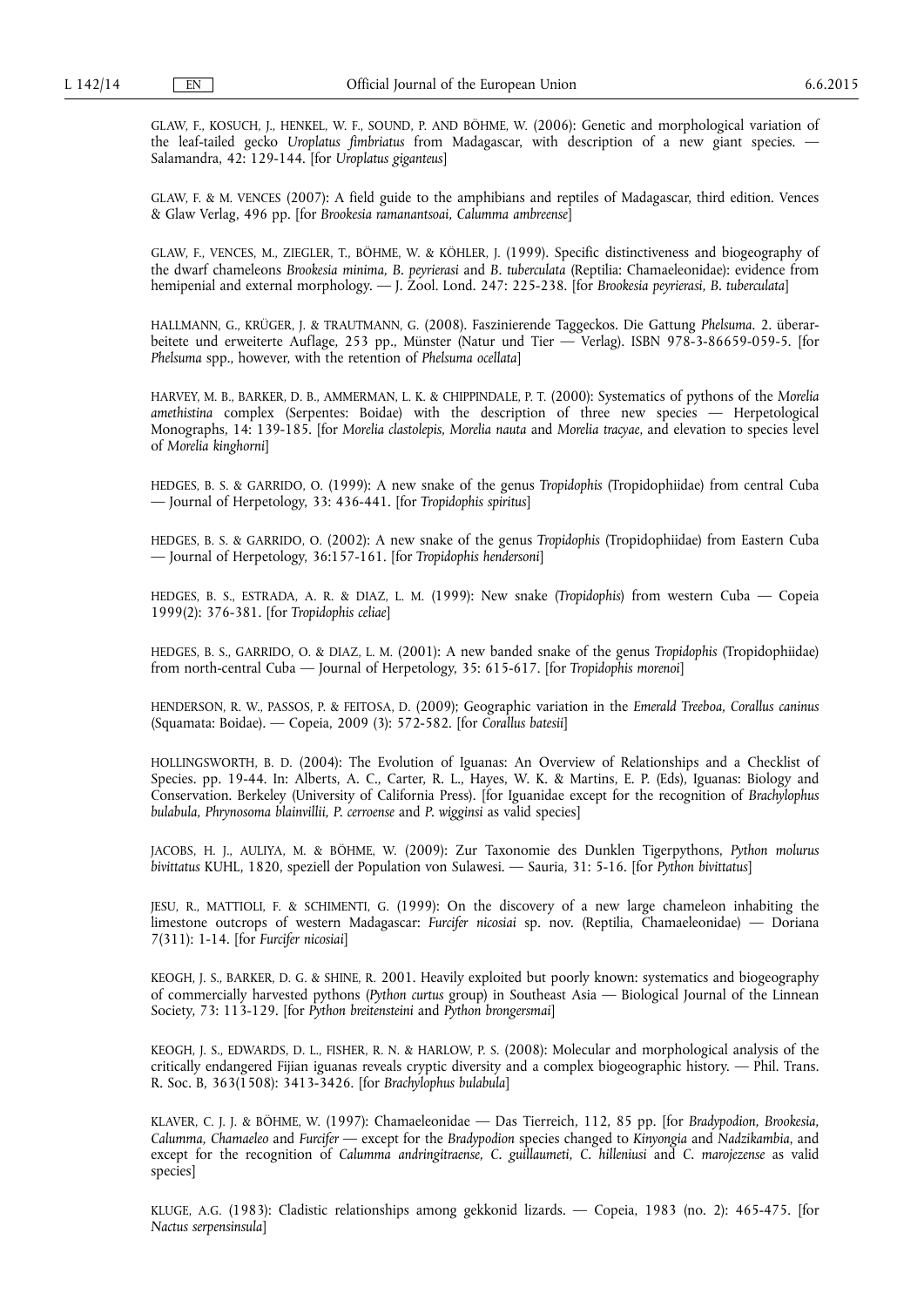KOCH, A., AULIYA, M. & ZIEGLER, T. (2010): Updated Checklist of the living monitor lizards of the world (Squamata: Varanidae). — Bonn zool. Bull., 57(2): 127-136. [for Varanidae]

KRAUSE, P. & BÖHME, W. (2010): A new chameleon of the *Trioceros bitaeniatus* complex from Mt. Hanang, Tanzania, East Africa (Squamata, Chamaeleonidae). — Bonn Zoological Bulletin, 57: 19-29. [for *Trioceros hanangensis*]

LANZA, B. & NISTRI, A. (2005): Somali Boidae (genus *Eryx* Daudin 1803) and Pythonidae (genus *Python*  Daudin 1803) (Reptilia Serpentes). — Tropical Zoology, 18 (1): 67-136. [for *Eryx borrii*]

LUTZMANN, N. & LUTZMANN, H. (2004): Das grammatikalische Geschlecht der Gattung *Calumma* (Chamaeleonidae) und die nötigen Anpassungen einiger Art- und Unterartbezeichnungen. — Reptilia (Münster) 9(4): 4-5 (Addendum in issue 5: 13). [for *Calumma cucullatum, Calumma nasutum*]

MANZANI, P. R. & ABE, A. S. (1997): A new species of *Tupinambis* Daudin, 1802 (Squamata, Teiidae) from central Brazil — Boletim do Museu Nacional Nov. Ser. Zool., 382: 1-10. [for *Tupinambis quadrilineatus*]

MANZANI, P. R. & ABE, A. S. (2002): A new species of Tupinambis Daudin, 1803 from southeastern Brazil — Arquivos do Museu Nacional, Rio de Janeiro,  $\frac{60}{4}$ : 295-302. [for Tupinambis palustris]

MARIAUX, J., LUTZMANN, N. & STIPALA, J. (2008): The two-horned chamaeleons of East Africa. — Zoological Journal Linnean Society, 152: 367-391. [for *Kinyongia vosseleri, Kinyongia boehmei*]

MASSARY, J.-C. DE & HOOGMOED, M. (2001): The valid name for *Crocodilurus lacertinus auctorum* (nec Daudin, 1802) (Squamata: Teiidae) — Journal of Herpetology, 35: 353-357. [for *Crocodilurus amazonicus*]

MCDIARMID, R. W., CAMPBELL, J. A. & TOURÉ, T. A. (1999): Snake Species of the World. A Taxonomic and Geographic Reference. Volume 1, Washington, DC. (The Herpetologists' League). [for Loxocemidae, Pythonidae, Boidae, Bolyeriidae, Tropidophiidae and Viperidae — except for the retention of the genera *Acrantophis, Sanzinia, Calabaria* and *Lichanura* and the recognition of *Epicrates maurus* and *Tropidophis xanthogaster* as valid species]

MENEGON, M.,TOLLEY, K. A., JONES, T., ROVERO, F., MARSHALL, A. R. & TILBURY, C. R. (2009): A new species of chameleon (Sauria: Chamaeleonidae: *Kinyongia*) from the Magombera forest and the Udzungwa Mountains National Park, Tanzania. — African Journal of Herpetology, 58(2): 59-70. [for *Kinyongia magomberae*]

MONTANUCCI, R.R. (2004): Geographic variation in *Phrynosoma coronatum* (Lacertilia, Phrynosomatidae): further evidence for a peninsular archipelago. — Herpetologica, 60: 117. [for *Phrynosoma blainvillii, Phrynosoma cerroense, Phrynosoma wigginsi*]

MURPHY, R. W., BERRY, K. H., EDWARDS, T., LEVITON, A. E., LATHROP, A. & RIEDLE, J. D. (2011): The dazed and confused identity of Agassiz's land tortoise, Gopherus agassizii (Testudines, Testudinidae) with the description of a new species, and its consequences for conservation. — Zookeys, 113: 39-71. [for *Gopherus morafkai*]

NECAS, P. (2009): Ein neues Chamäleon der Gattung *Kinyongia* Tilbury, Tolley & Branch 2006 aus den Poroto-Bergen, Süd-Tansania (Reptilia: Sauria: Chamaeleonidae). — Sauria, 31 (2): 41-48. [for *Kinyongia vanheygeni*]

NECAS, P., MODRY, D. & SLAPETA, J. R. (2003): *Chamaeleo* (Triceros) *narraioca* n. sp. (Reptilia Chamaeleonidae), a new chamaeleon species from a relict montane forest of Mount Kulal, northern Kenya. — Tropical Zool., 16:1-12. [for *Chamaeleo narraioca*]

NECAS, P., MODRY, D. & SLAPETA, J. R. (2005): *Chamaeleo* (Triceros) *ntunte* n. sp. a new chamaeleon species from Mt. Nyiru, northern Kenya (Squamata: Sauria: Chamaeleonidae). — Herpetozoa, 18/3/4): 125-132. [for *Chamaeleo ntunte*]

NECAS, P., SINDACO, R., KOŘENÝ, L., KOPEČNÁ, J., MALONZA, P. K. & MODRY, D. (2009): *Kinyongia asheorum* sp. n., a new montane chameleon from the Nyiro Range, northern Kenya (Squamata: Chamaeleonidae). — Zootaxa, 2028: 41-50. [for *Kinyongia asheorum*]

PASSOS, P. & FERNANDES, R. (2008): Revision of the *Epicrates cenchria* complex (Serpentes: Boidae). — Herpetol. Monographs, 22: 1-30. [for *Epicrates crassus, E. assisi, E. alvarezi*]

POUGH, F. H., ANDREWS, R. M., CADLE, J. E., CRUMP, M. L., SAVITZKY, A. H. & WELLS, K. D. (1998): Herpetology. Upper Saddle River/New Jersey (Prentice Hall). [for delimitation of families within the Sauria]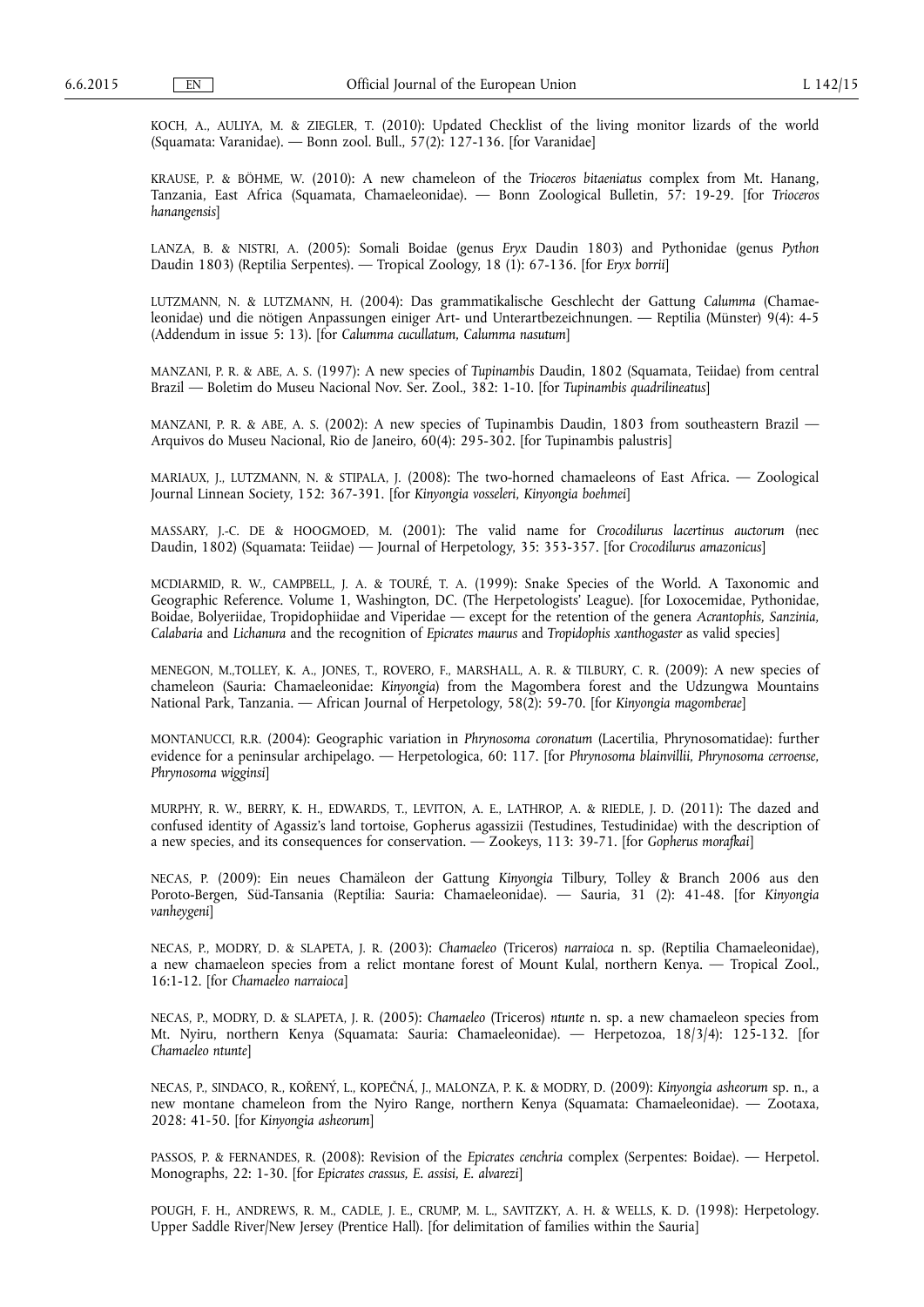PRASCHAG, P., HUNDSDÖRFER, A. K. & FRITZ, U. (2007): Phylogeny and taxonomy of endangered South and South-east Asian freshwater turtles elucidates by mtDNA sequence variation (Testudines: Geoemydidae: *Batagur, Callagur, Hardella, Kachuga, Pangshura*). — Zoologica Scripta, 36: 429-442. [for *Batagur borneoensis, Batagur dhongoka, Batagur kachuga, Batagur trivittata*]

PRASCHAG, P., HUNDSDÖRFER, A.K., REZA, A.H.M.A. & FRITZ, U. (2007): Genetic evidence for wild-living *Aspideretes nigricans* and a molecular phylogeny of South Asian softshell turtles (Reptilia: Trionychidae: *Aspideretes, Nilssonia*). — Zoologica Scripta, 36:301-310. [for *Nilssonia gangeticus*, *N. hurum, N. nigricans*]

PRASCHAG, P., SOMMER, R. S., MCCARTHY, C., GEMEL, R. & FRITZ, U. (2008): Naming one of the world's rarest chelonians, the southern *Batagur*. — Zootaxa, 1758: 61-68. [for *Batagur affinis*]

PRASCHAG, P., STUCKAS, H., PÄCKERT, M., MARAN, J. & FRITZ, U. (2011): Mitochondrial DNA sequences suggest a revised taxonomy of Asian flapshell turtles (*Lissemys* Smith, 1931) and the validity of previously unrecognized taxa (Testudines: Trionychidae). — Vertebrate Zoology, 61(1): 147-160. [for *Lissemys ceylonensis*]

RATSOAVINA, F.M., LOUIS JR., E.E., CROTTINI, A., RANDRIANIAINA, R.-D., GLAW, F. & VENCES, M. (2011): A new leaf tailed gecko species from northern Madagascar with a preliminary assessment of molecular and morphological variability in the *Uroplatus ebenaui* group. — Zootaxa, 3022: 39-57. [for *Uroplatus finiavana*]

RAW, L. & BROTHERS, D. J. (2008): Redescription of the South African dwarf chameleon, *Bradypodion nemorale*  Raw 1978 (Sauria: Chamaeleonidae), and description of two new species. — ZooNova 1 (1): 1-7. [for *Bradypodion caeruleogula, Bradypodion nkandlae*]

RAXWORTHY, C.J. & NUSSBAUM, R.A. (2006): Six new species of Occipital-Lobed *Calumma* Chameleons (Squamata: Chamaeleonidae) from Montane Regions of Madagascar, with a New Description and Revision of *Calumma brevicorne*. — Copeia, 4: 711-734. [for *Calumma amber, Calumma brevicorne, Calumma crypticum, Calumma hafahafa, Calumma jejy, Calumma peltierorum, Calumma tsycorne*]

RAXWORTHY, C.J. (2003): Introduction to the reptiles. — In: Goodman, S.M. & Bernstead, J.P. (eds.), The natural history of Madagascar,: 934-949. Chicago. [for *Uroplatus* spp.]

RAXWORTHY, C.J., PEARSON, R.G., ZIMKUS, B.M., REDDY, S., DEO, A.J., NUSSBAUM, R.A. & INGRAM,C.M. (2008): Continental speciation in the tropics: contrasting biogeographic patterns of divergence in the *Uroplatus* leaf-tailed gecko radiation of Madagascar. Journal of Zoology 275: 423–440. [for *Uroplatus sameiti*]

ROCHA, S., RÖSLER, H., GEHRING, P.-S., GLAW, F., POSADA, D., HARRIS, D. J. & VENCES, M. (2010): Phylogenetic systematics of day geckos, genus *Phelsuma*, based on molecular and morphological data (Squamata: Gekkonidae). — Zootaxa, 2429: 1-28. [for *Phelsuma dorsovittata, P. parva*]

SCHLEIP, W. D. (2008): Revision of the genus *Leiopython* Hubrecht 1879 (Serpentes: Pythonidae) with the redescription of taxa recently described by Hoser (2000) and the description of new species. — Journal of Herpetology, 42(4): 645–667. [for *Leiopython bennettorum, L. biakensis, L. fredparkeri, L. huonensis, L. hoserae*]

SLOWINSKI, J. B. & WÜSTER, W. (2000.): A new cobra (Elapidae: *Naja*) from Myanmar (Burma) — Herpetologica, 56: 257-270. [for *Naja mandalayensis*]

SMITH, H. M., CHISZAR, D., TEPEDELEN, K. & VAN BREUKELEN, F. (2001): A revision of the bevelnosed boas (*Candoia carinata* complex) (Reptilia: Serpentes). — Hamadryad, 26(2): 283-315. [for *Candoia paulsoni, C. superciliosa*]

STIPALA, J., LUTZMANN, N., MALONZA, P.K., BORGHESIO, L., WILKINSON, P., GODLEY, B. & EVANS, M.R. (2011): A new species of chameleon (Sauria: Chamaeleonidae) from the highlands of northwest Kenya. — Zootaxa, 3002: 1-16. [for *Trioceros nyirit*]

TILBURY, C. (1998): Two new chameleons (Sauria: Chamaeleonidae) from isolated Afromontane forests in Sudan and Ethiopia — Bonner Zoologische Beiträge, 47: 293-299. [for *Chamaeleo balebicornutus* and *Chamaeleo conirostratus*]

TILBURY, C. R. & TOLLEY, K. A. (2009a): A new species of dwarf chameleon (Sauria; Chamaeleonidae, *Bradypodion*  Fitzinger) from KwaZulu Natal South Africa with notes on recent climatic shifts and their influence on speciation in the genus. — Zootaxa, 2226: 43-57. [for *Bradypodion ngomeense, B. nkandlae*]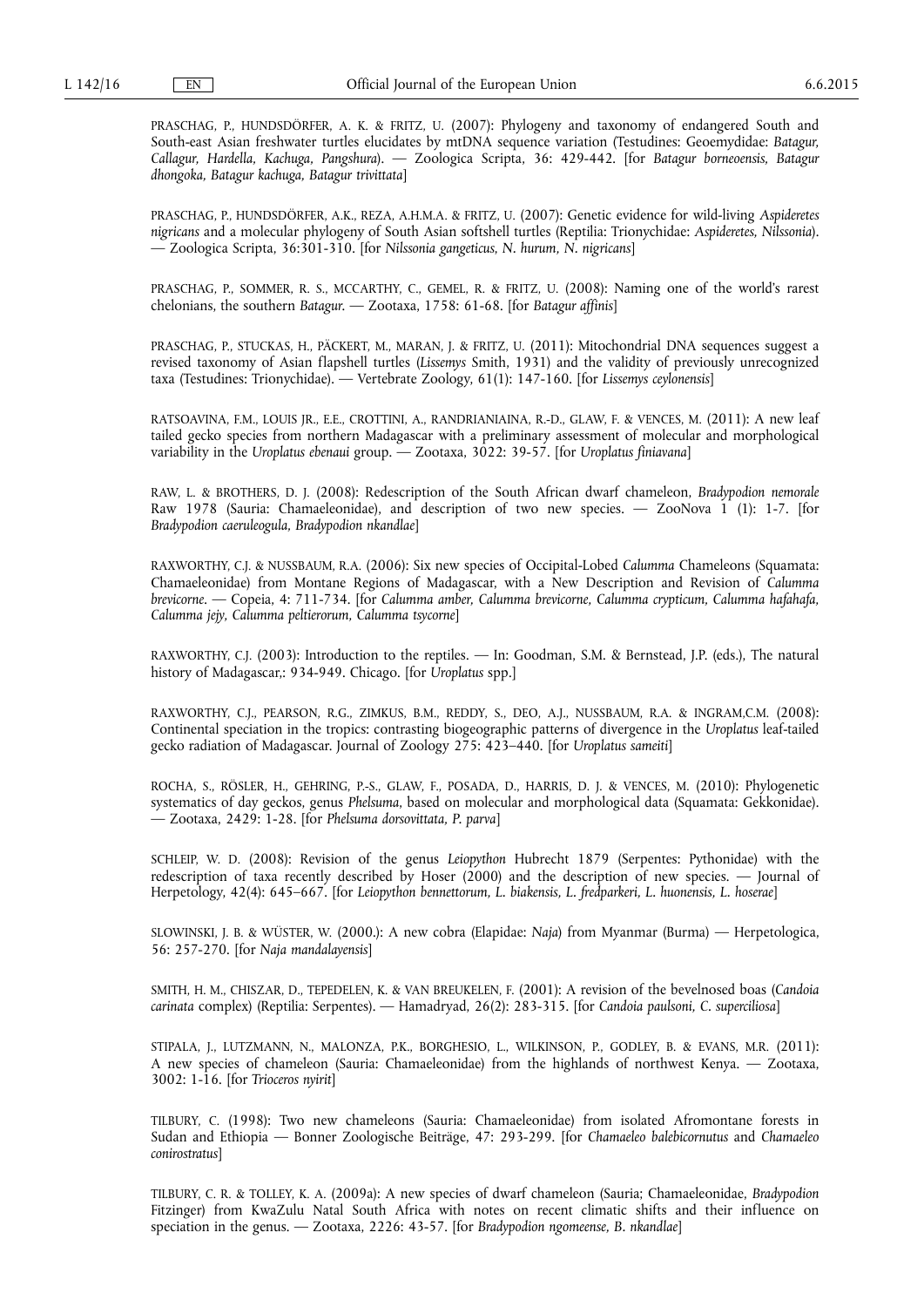TILBURY, C. R. & TOLLEY, K. A. (2009b): A re-appraisal of the systematics of the African genus *Chamaeleo* (Reptilia: Chamaeleonidae). — Zootaxa, 2079: 57-68. [for *Trioceros*]

TILBURY, C. R., TOLLEY, K. A. & BRANCH, R. B. (2007): Corrections to species names recently placed in *Kinyongia*  and *Nadzikambia* (Reptilia: Chamaeleonidae). — Zootaxa, 1426: 68. [for correct spelling of *Kinyongia uluguruensis, Nadzikambia mlanjensis*]

TILBURY, C. R., TOLLEY, K. A. & BRANCH, W. R. (2006): A review of the systematics of the genus *Bradypodion*  (Sauria: Chamaeleonidae), with the description of two new genera. — Zootaxa, 1363: 23-38. [for *Kinyongia adolfifriderici, Kinyongia carpenteri, Kinyongia excubitor, Kinyongia fischeri, Kinyongia matschiei, Kinyongia multituberculata, Kinyongia oxyrhina, Kinyongia tavetana, Kinyongia tenuis, Kinyongia ulugurensis, Kinyongia uthmoelleri, Kinyongia xenorhina, Nadzikambia mlanjense*]

TOLLEY, K. A., TILBURY, C. R., BRANCH, W. R. & MATHEE, C. A. (2004): Phylogenetics of the southern African dwarf chameleons, *Bradypodion* (Squamata: Chamaeleonidae). — Molecular Phylogen. Evol., 30: 351-365. [for *Bradypodion caffrum, Bradypodion damaranum, Bradypodion gutturale, Bradypodion occidentale, Bradypodion taeniobronchum, Bradypodion transvaalense, Bradypodion ventrale*]

TOWNSEND, T. M., TOLLEY, K. A., GLAW, F., BÖHME, W. & VENCES, M. (2010): Eastward from Africa: paleocurrentmediated chameleon dispersal to the Seychelles Islands. — Biol. Lett., published online 8 September 2010, doi: 10.1098/rsbl.2010.0701 [for *Archaius tigris*]

TUCKER, A. D. (2010): The correct name to be applied to the Australian freshwater crocodile, *Crocodylus johnstoni*  [Krefft, 1873]. — Australian Zoologist, 35(2): 432-434. [for *Crocodylus johnstoni*]

ULLENBRUCH, K., KRAUSE, P. & BÖHME, W. (2007): A new species of the *Chamaeleo dilepis* group (Sauria Chamaeleonidae) from West Africa. — Tropical Zool., 20: 1-17. [for *Chamaeleo necasi*]

WALBRÖL, U. & WALBRÖL, H. D. (2004): Bemerkungen zur Nomenklatur der Gattung *Calumma* (Gray, 1865) (Reptilia: Squamata: Chamaeleonidae). — Sauria, 26 (3): 41-44. [for *Calumma andringitraense, Calumma marojezense, Calumma tsaratananense*]

WERMUTH, H. & MERTENS, R. (1996) (reprint): Schildkröte, Krokodile, Brückenechsen. xvii + 506 pp. Jena (Gustav Fischer Verlag). [for Testudines order names, Crocodylia and Rhynchocephalia]

WILMS, T. M., BÖHME, W., WAGNER, P., LUTZMANN, N. & SCHMITZ, A. (2009): On the phylogeny and taxonomy of the genus *Uromastyx* Merrem, 1820 (Reptilia: Squamata: Agamidae: Uromastycinae) — resurrection of the genus *Saara* Gray, 1845. — Bonner zool. Beiträge, 56(1-2): 55-99. [for *Uromastyx, Saara*]

WÜSTER, W. (1996): Taxonomic change and toxinology: systematic revisions of the Asiatic cobras (*Naja naja*  species complex) — Toxicon, 34: 339-406. [for *Naja atra, Naja kaouthia, Naja oxiana, Naja philippinensis, Naja sagittifera, Naja samarensis, Naja siamensis, Naja sputatrix* and *Naja sumatrana*]

ZUG, G.R., GROTTE, S. W. & JACOBS, J. F. (2011): Pythons in Burma: Short-tailed python (Reptilia: Squamata). — Proc. biol. Soc. Washington, 124(2): 112-136. [for *Python kyaiktiyo*]

# (d) *AMPHIBIA*

Taxonomic Checklist of CITES-listed Amphibians, information extracted from FROST, D. R. (ed.) (2011), Amphibian Species of the World: a taxonomic and geographic reference, an online reference ([http://research.](http://research.amnh.org/herpetology/amphibia/index.html)  [amnh.org/herpetology/amphibia/index.html\)](http://research.amnh.org/herpetology/amphibia/index.html) Version 5.5 as of December 2011

in combination with BROWN, J. L., TWOMEY, E., AMÉZQUITA, A., BARBOSA DE SOUZA, M., CALDWELL, L. P., LÖTTERS, S., VON MAY, R., MELO-SAMPAIO, P. R., MEJÍA-VARGAS, D., PEREZ-PEÑA, P., PEPPER, M., POELMAN, E. H., SANCHEZ-RODRIGUEZ, M. & SUMMERS, K. (2011): A taxonomic revision of the Neotropical poison frog genus Ranitomeya (Amphibia: Dendrobatidae). — Zootaxa, 3083: 1-120. [for all Amphibian species]

Taxonomic Checklist of Amphibian Species listed unilaterally in the Annexes of Regulation (EC) No 338/97, not included in the CITES Appendices, species information extracted from FROST, D. R. (2013), Amphibian Species of the World, an online Reference V. 5.6 (9 January 2013)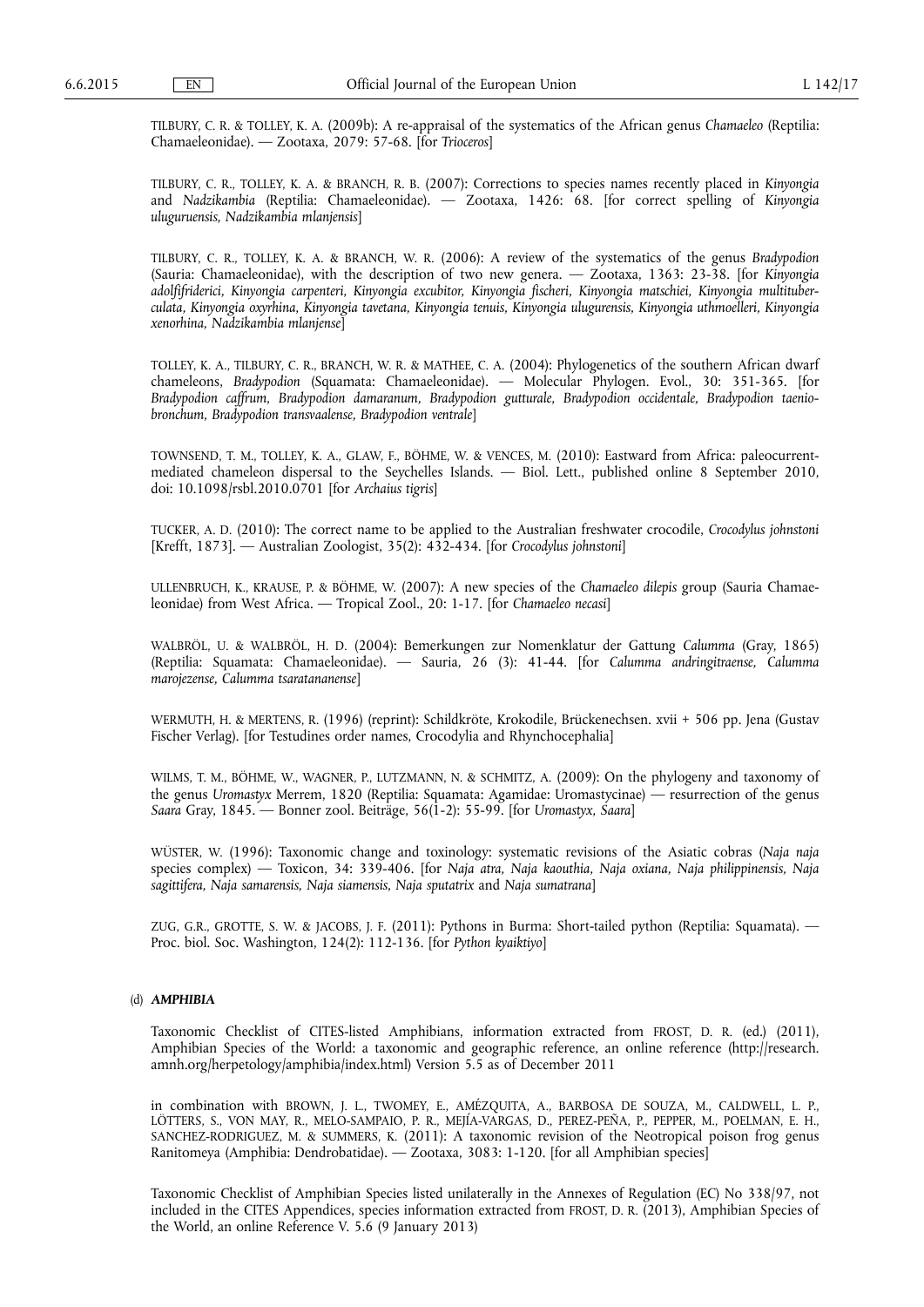## (e) *ELASMOBRANCHII, ACTINOPTERYGII* **AND** *SARCOPTERYGII*

Taxonomic Checklist of all CITES listed Shark and Fish species (Elasmobranchii and Actinopterygii, except the genus *Hippocampus*), information extracted from ESCHMEYER, W.N. & FRICKE, R. (eds.): Catalog of Fishes, an online reference ([http://research.calacademy.org/redirect?url=http://researcharchive.calacademy.org/research/Ichthyology/](http://research.calacademy.org/redirect?url=http://researcharchive.calacademy.org/research/Ichthyology/catalog/fishcatmain.asp)  [catalog/fishcatmain.asp\)](http://research.calacademy.org/redirect?url=http://researcharchive.calacademy.org/research/Ichthyology/catalog/fishcatmain.asp), version downloaded 30 November 2011. [for all shark and fish species, except the genus *Hippocampus*]

FOSTER, R. & GOMON, M. F. (2010): A new seahorse (Teleostei: Syngnathidae: *Hippocampus*) from south-western Australia. — Zootaxa, 2613: 61-68. [for *Hippocampus paradoxus*]

GOMON, M. F. & KUITER, R. H. (2009): Two new pygmy seahorses (Teleostei: Syngnathidae: *Hippocampus*) from the Indo-West Pacific. — Aqua, Int. J. of Ichthyology, 15(1): 37-44. [for *Hippocampus debelius, Hippocampus waleanus*]

HORNE, M. L. (2001): A new seahorse species (Syngnathidae: *Hippocampus*) from the Great Barrier Reef — Records of the Australian Museum, 53: 243-246. [for *Hippocampus*]

KUITER, R. H. (2001): Revision of the Australian seahorses of the genus *Hippocampus* (Syngnathiformes: Syngnathidae) with a description of nine new species — Records of the Australian Museum, 53: 293-340. [for *Hippocampus*]

KUITER, R. H. (2003): A new pygmy seahorse (Pisces: Syngnathidae: *Hippocampus*) from Lord Howe Island — Records of the Australian Museum, 55: 113-116. [for *Hippocampus*]

LOURIE, S. A. & RANDALL, J. E. (2003): A new pygmy seahorse, *Hippocampus denise* (Teleostei: Syngnathidae), from the Indo-Pacific — Zoological Studies, 42: 284-291. [for *Hippocampus*]

LOURIE, S. A., VINCENT, A. C. J. & HALL, H. J. (1999): Seahorses. An identification guide to the world's species and their conservation. Project Seahorse (ISBN 0 9534693 0 1) (Second edition available on CD-ROM). [for *Hippocampus*]

LOURIE, S. A. & KUITER, R. H. (2008): Three new pygmy seahorse species from Indonesia (Teleostei: Syngnathidae: *Hippocampus*). — Zootaxa, 1963: 54-68. [for *Hippocampus pontohi, Hippocampus satomiae, Hippocampus severnsi*]

PIACENTINO, G. L. M. AND LUZZATTO, D. C. (2004): *Hippocampus patagonicus* sp. nov., new seahorse from Argentina (Pisces, Syngnathiformes). — Revista del Museo Argentino de Ciencias Naturales, 6(2): 339-349. [for *Hippocampus patagonicus*]

RANDALL, J. & LOURIE, S. A. (2009): *Hippocampus tyro*, a new seahorse (Gasterosteiformes: Syngnathidae) from the Seychelles. — Smithiana Bulletin, 10: 19-21. [for *Hippocampus tyro*]

# (f) *ARACHNIDA*

LOURENÇO, W. R. & CLOUDSLEY-THOMPSON, J. C. (1996): Recognition and distribution of the scorpions of the genus *Pandinus* Thorell, 1876 accorded protection by the Washington Convention — Biogeographica, 72(3): 133-143. [for scorpions of the genus *Pandinus*]

RUDLOFF, J.-P. (2008): Eine neue *Brachypelma*-Art aus Mexiko (Araneae: Mygalomorphae: Theraphosidae: Theraphosinae). — Arthropoda, 16(2): 26-30. [for *Brachypelma kahlenbergi*]

Taxonomic Checklist of CITES listed Spider Species, information extracted from PLATNICK, N. (2006), The World Spider Catalog, an online reference, Version 6.5 as of 7 April 2006 [for Theraphosidae]

# (g) *INSECTA*

BARTOLOZZI, L. (2005): Description of two new stag beetle species from South Africa (Coleoptera: Lucanidae). — African Entomology, 13(2): 347-352. [for *Colophon endroedyi*]

MATSUKA, H. (2001): Natural History of Birdwing Butterflies. 367 pp. Tokyo (Matsuka Shuppan). (ISBN 4-9900697-0-6). [for birdwing butterflies of the genera *Ornithoptera, Trogonoptera* and *Troides*]

# (h) *HIRUDINOIDEA*

NESEMANN, H. & NEUBERT, E. (1999): Annelida: Clitellata: Branchiobdellida, Acanthobdellea, Hirudinea. — Süßwasserfauna von Mitteleuropa, vol. 6/2, 178 pp., Berlin (Spektrum Akad. Verlag). ISBN 3-8274-0927-6. [for *Hirudo medicinalis* and *Hirudo verbana*]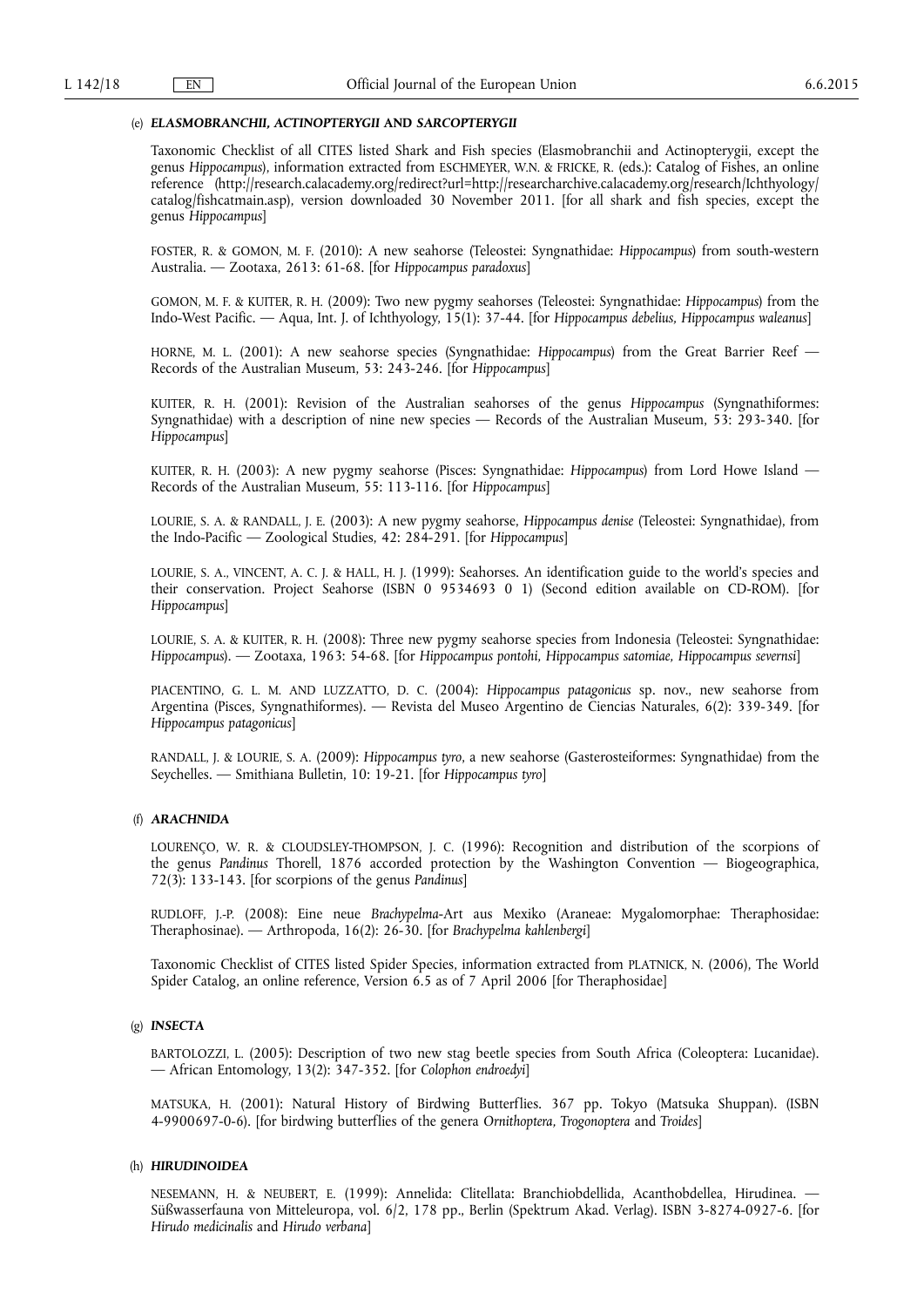# (i) *ANTHOZOA* **AND** *HYDROZOA*

Taxonomic Checklist of all CITES listed Coral Species, based on information compiled by UNEPWCMC 2012.

## **FLORA**

*The Plant-Book*, second edition, [D. J. Mabberley, 1997, Cambridge University Press (reprinted with corrections 1998)] for the generic names of all plants listed in the Appendices of the Convention, unless they are superseded by standard checklists adopted by the Conference of the Parties).

*A Dictionary of Flowering Plants and Ferns*, 8th edition, (J. C. Willis, revised by H. K. Airy Shaw, 1973, Cambridge University Press) for generic synonyms not mentioned in *The Plant-Book*, unless they are superseded by standard checklists adopted by the Conference of the Parties as referenced below.

*The World List of Cycads* (D. W. Stevenson, R. Osborne and K. D. Hill, 1995; In: P. Vorster (Ed.), *Proceedings of the Third International Conference on Cycad Biology*, pp. 55-64, Cycad Society of South Africa, Stellenbosch), as a guideline when making reference to names of species of Cycadaceae, Stangeriaceae and Zamiaceae.

*CITES Bulb Checklist* (A. P. Davis et al., 1999, compiled by the Royal Botanic Gardens, Kew, United Kingdom of Great Britain and Northern Ireland) as a guideline when making reference to the names of species of *Cyclamen*  (Primulaceae) and *Galanthus* and *Sternbergia* (Liliaceae).

*CITES Cactaceae Checklist*, second edition, (1999, compiled by D. Hunt, Royal Botanic Gardens, Kew, United Kingdom of Great Britain and Northern Ireland) as a guideline when making reference to names of species of Cactaceae.

*CITES Carnivorous Plant Checklist*, (B. von Arx et al., 2001, Royal Botanic Gardens, Kew, United Kingdom of Great Britain and Northern Ireland) as a guideline when making reference to names of species of *Dionaea, Nepenthes* and *Sarracenia*.

*CITES Aloe and Pachypodium Checklist* (U. Eggli et al., 2001, compiled by Städtische Sukkulenten-Sammlung, Zurich, Switzerland, in collaboration with the Royal Botanic Gardens, Kew, United Kingdom of Great Britain and Northern Ireland) and its update: *An Update and Supplement to the CITES Aloe & Pachypodium Checklist* [J. M. Lüthy (2007), CITES Management Authority of Switzerland, Bern, Switzerland] as a guideline when making reference to the names of species of *Aloe* and *Pachypodium*.

*World Checklist and Bibliography of Conifers* (A. Farjon, 2001) as a guideline when making reference to the names of species of *Taxus*.

*CITES Orchid Checklist*, (compiled by the Royal Botanic Gardens, Kew, United Kingdom) as a guideline when making reference to the names of species of *Cattleya, Cypripedium, Laelia, Paphiopedilum, Phalaenopsis, Phragmipedium, Pleione*  and *Sophronitis* (Volume 1, 1995) and *Cymbidium, Dendrobium, Disa, Dracula* and *Encyclia* (Volume 2, 1997), and *Aerangis, Angraecum, Ascocentrum, Bletilla, Brassavola, Calanthe, Catasetum, Miltonia, Miltonioides* and *Miltoniopsis, Renanthera, Renantherella, Rhynchostylis, Rossioglossum, Vanda* and *Vandopsis* (Volume 3, 2001); and *Aerides, Coelogyne, Comparettia* and *Masdevallia* (Volume 4, 2006).

*The CITES Checklist of Succulent Euphorbia Taxa* (Euphorbiaceae), Second edition (S. Carter and U. Eggli, 2003, published by the Federal Agency for Nature Conservation, Bonn, Germany) as a guideline when making reference to the names of species of succulent euphorbias.

*Dicksonia species of the Americas* (2003, compiled by Bonn Botanic Garden and the Federal Agency for Nature Conservation, Bonn, Germany) as a guideline when making reference to the names of species of *Dicksonia*.

*Plants of Southern Africa: an annotated checklist*. Germishuizen, G. & Meyer N. L. (eds.) (2003). Strelitzia 14: 150-151. National Botanical Institute, Pretoria, South Africa as a guideline when making reference to the names of species of *Hoodia*.

*Lista de especies, nomenclatura y distribución en el genero Guaiacum*. Davila Aranda. P. & Schippmann, U. (2006): Medicinal Plant Conservation 12:50 as a guideline when making reference to the names of species of *Guaiacum*.

*CITES checklist for Bulbophyllum and allied taxa* (Orchidaceae). Sieder, A., Rainer, H., Kiehn, M. (2007): Address of the authors: Department of Biogeography and Botanical Garden of the University of Vienna; Rennweg 14, A-1030 Vienna (Austria) as a guideline when making reference to the names of species of *Bulbophyllum*.